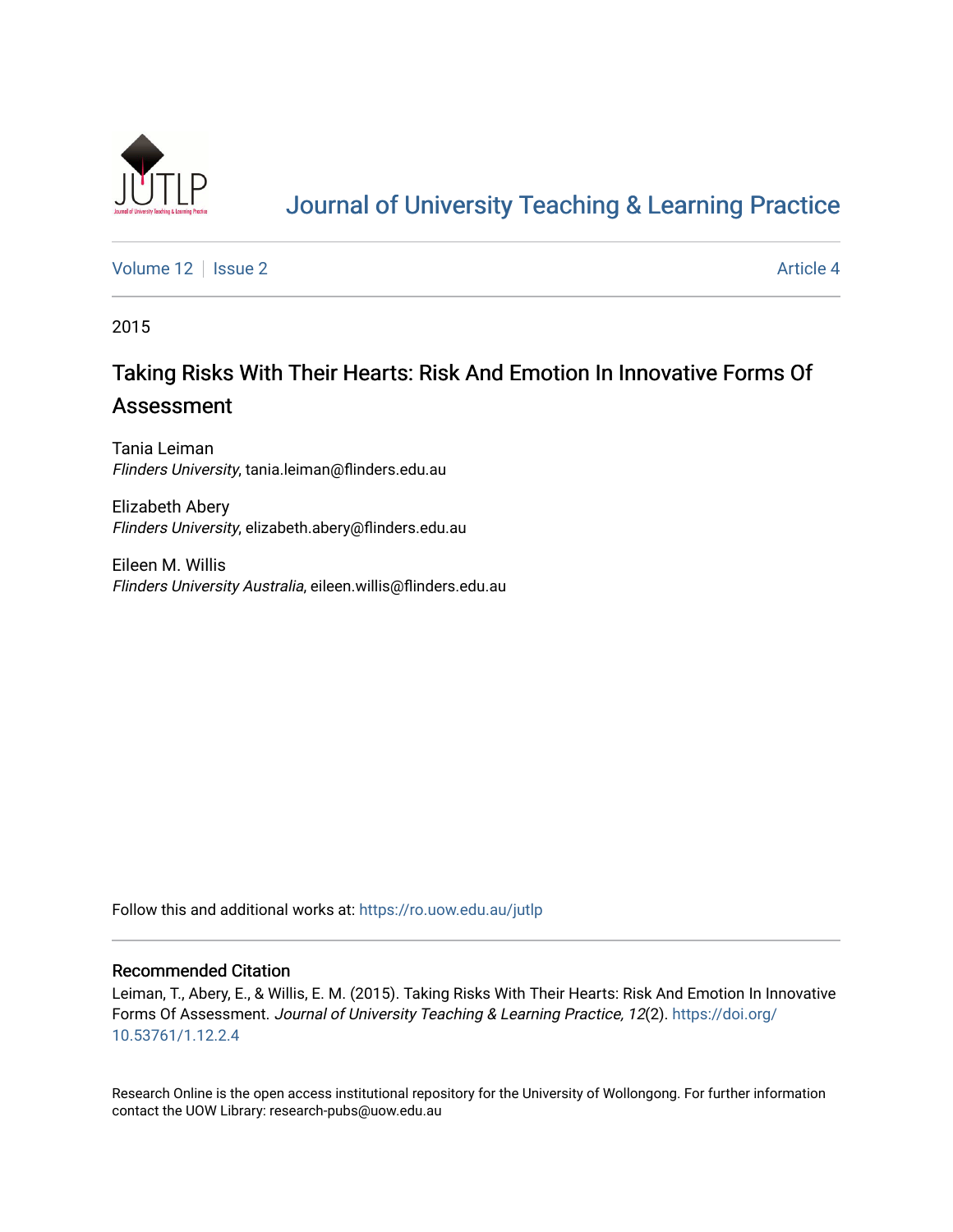## Taking Risks With Their Hearts: Risk And Emotion In Innovative Forms Of Assessment

## Abstract

Research involving student and tutor responses to a 'pedagogy of the heart' approach in a first year university health science topic revealed anxiety, insecurity and perceptions of unpredictability in relation to an innovative arts-based assignment designed to elicit and assess experiential or imaginal knowledge. Using the lens of contemporary theories of risk, and explicitly considering the role of emotion in assessment, this paper identifies both the effectiveness of and challenges encountered in this form of assessment. It also explores the relationships between risk and emotion, and between risk and assessment, particularly for young people in the higher education context. By comparing the risks involved with the benefits to be gained, the efficacy of adopting such a pedagogical approach is reviewed.

## Keywords

pedagogy, pedagogy of the heart, imaginal, transformative, emotion, assessment, risk, young people, higher education, risks of assessment

This article is available in Journal of University Teaching & Learning Practice: [https://ro.uow.edu.au/jutlp/vol12/iss2/](https://ro.uow.edu.au/jutlp/vol12/iss2/4) [4](https://ro.uow.edu.au/jutlp/vol12/iss2/4)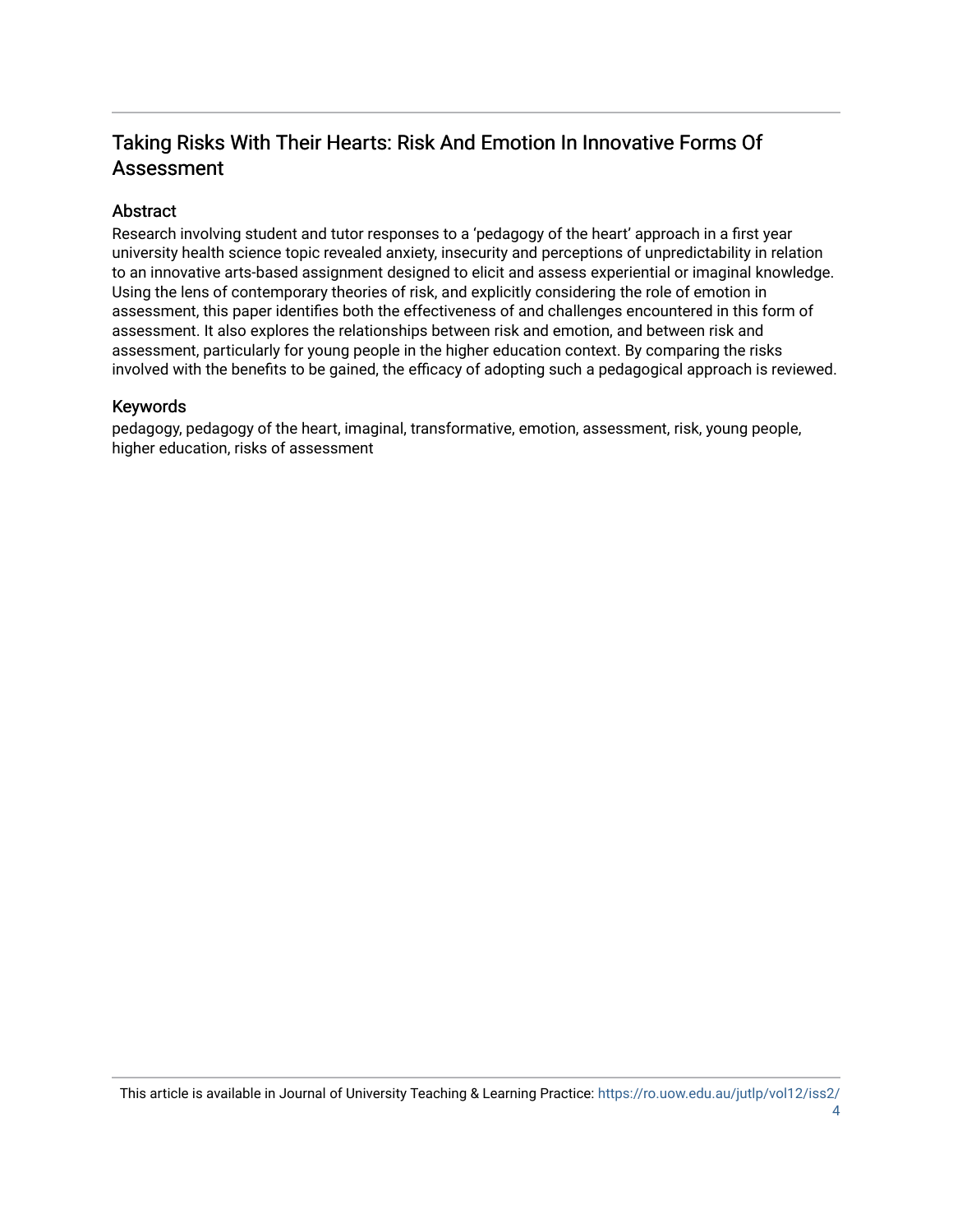

# [Journal of University Teaching & Learning Practice](https://ro.uow.edu.au/jutlp)

[Volume 12](https://ro.uow.edu.au/jutlp/vol12) | [Issue 2](https://ro.uow.edu.au/jutlp/vol12/iss2) Article 4

2015

# Taking Risks With Their Hearts: Risk And Emotion In Innovative Forms Of Assessment

Tania Leiman Flinders University, tania.leiman@flinders.edu.au

Elizabeth Abery Flinders University, elizabeth.abery@flinders.edu.au

Eileen M. Willis Dr Flinders University Australia, eileen.willis@flinders.edu.au

Follow this and additional works at: [https://ro.uow.edu.au/jutlp](https://ro.uow.edu.au/jutlp?utm_source=ro.uow.edu.au%2Fjutlp%2Fvol12%2Fiss2%2F4&utm_medium=PDF&utm_campaign=PDFCoverPages) 

### Recommended Citation

Leiman, T., Abery, E., & Willis, E. M. (2015). Taking Risks With Their Hearts: Risk And Emotion In Innovative Forms Of Assessment. Journal of University Teaching & Learning Practice, 12(2). [https://ro.uow.edu.au/](https://ro.uow.edu.au/jutlp/vol12/iss2/4?utm_source=ro.uow.edu.au%2Fjutlp%2Fvol12%2Fiss2%2F4&utm_medium=PDF&utm_campaign=PDFCoverPages) [jutlp/vol12/iss2/4](https://ro.uow.edu.au/jutlp/vol12/iss2/4?utm_source=ro.uow.edu.au%2Fjutlp%2Fvol12%2Fiss2%2F4&utm_medium=PDF&utm_campaign=PDFCoverPages) 

Research Online is the open access institutional repository for the University of Wollongong. For further information contact the UOW Library: research-pubs@uow.edu.au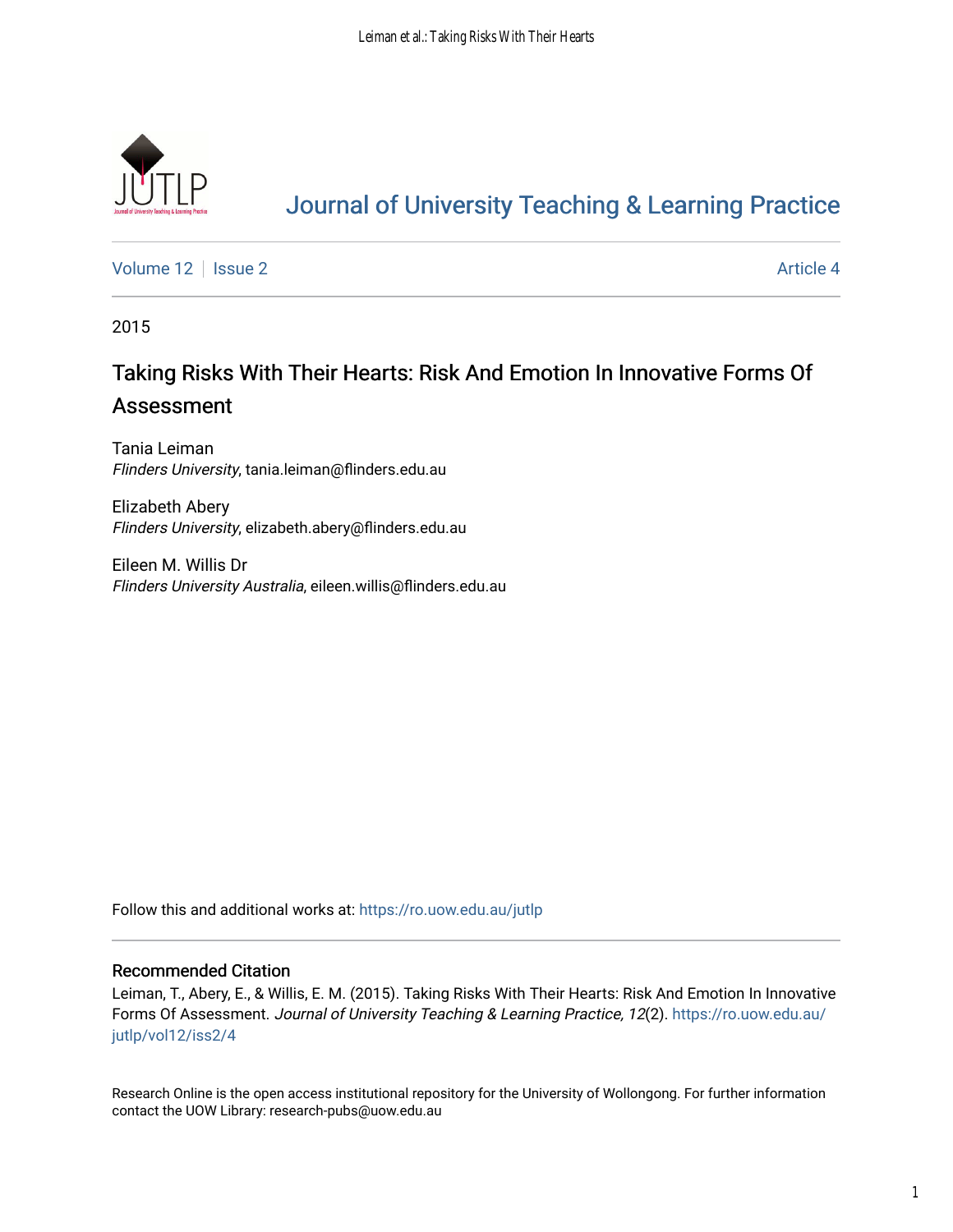## Taking Risks With Their Hearts: Risk And Emotion In Innovative Forms Of Assessment

## Abstract

Research involving student and tutor responses to a 'pedagogy of the heart' approach in a first year university health science topic revealed anxiety, insecurity and perceptions of unpredictability in relation to an innovative arts-based assignment designed to elicit and assess experiential or imaginal knowledge. Using the lens of contemporary theories of risk, and explicitly considering the role of emotion in assessment, this paper identifies both the effectiveness of and challenges encountered in this form of assessment. It also explores the relationships between risk and emotion, and between risk and assessment, particularly for young people in the higher education context. By comparing the risks involved with the benefits to be gained, the efficacy of adopting such a pedagogical approach is reviewed.

## Keywords

pedagogy, pedagogy of the heart, imaginal, transformative, emotion, assessment, risk, young people, higher education, risks of assessment

This article is available in Journal of University Teaching & Learning Practice: [https://ro.uow.edu.au/jutlp/vol12/iss2/](https://ro.uow.edu.au/jutlp/vol12/iss2/4) [4](https://ro.uow.edu.au/jutlp/vol12/iss2/4)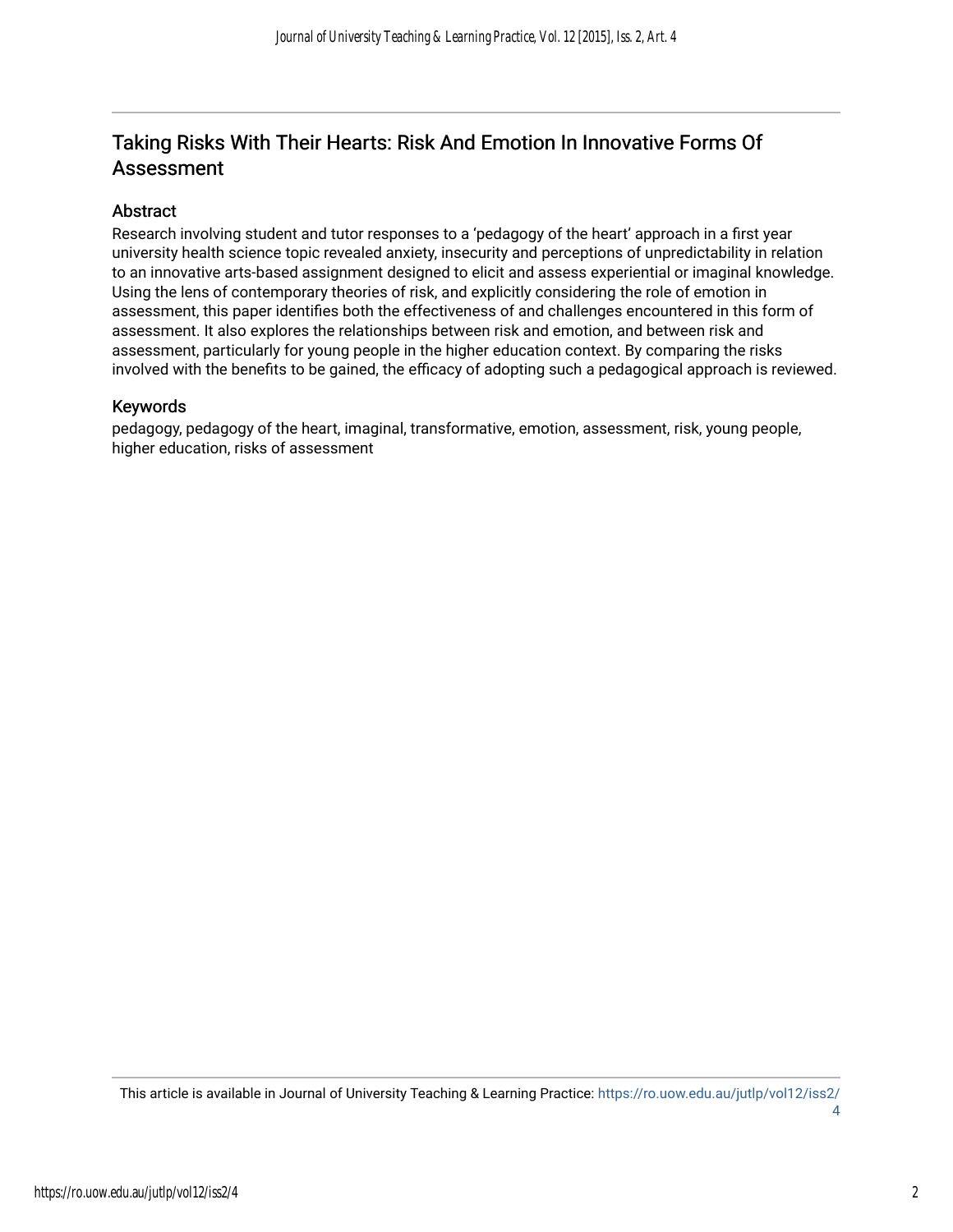## **Introduction**

This paper uses the relationship between assessment, risk and emotion as a lens through which to consider some of the challenges in employing transformative pedagogies in contemporary higher education. We begin by briefly examining contemporary theories of risk (Beck 1992; Giddens 1990), then drawing on Beck's work, we ask how this notion of risk affects young people, specifically in the higher-education context. We outline our pedagogy, *Education of the Heart,*  with its goals of deepening students' empathy and strengthening connections with realities of future professional practice. We report on our research exploring both student and tutor responses to this pedagogical approach in a first-year health-science topic on health policy, which included a novel arts-based assessment. Our research was conducted using two focus groups, one initially with students to test their understanding of the pedagogy and the assessment exercises, then one with teaching staff to gain their insights into the difficulties that emerged from analysis of the student focus groups. Our findings using a thematic account of student and tutor responses highlighted particular issues in relation to the arts-based assessment. Students perceived arts-based assessment as unpredictable and risky, especially in a contemporary social and cultural environment where they are held responsible for forging their futures. For staff, risks included concerns about their capacity to assess creative work and concerns that students may be disclosing their own "troubles" in their arts-based portrayals of the lived experience of illness. Finally, in light of the benefits of our pedagogical approach and using the lens of risk theories discussed earlier, we consider whether taking such risks is justified.

## **Theorising Risk**

Contemporary sociology has moved away from privileging classical forms of social disadvantage based on class, gender and race to positing "risk" as the major factor in inequality and life chances (Giddens 1990; France 2010; Mitchell, Crawshaw, Bunton & Green 2010). This is best outlined in Ulrich Beck's *Risk Society* (1992). Central to Beck's argument is the idea that as society moves to increase its wealth through industrialisation, science and technology, it also generates new and increased risks. These new risks arise not from nature, but instead are human-generated and increasingly individualised.

In outlining the impact of a culture of risk on the self, Beck suggests that the risks of modernisation emerging as a result of science and technology affect both the social and the individual through a process of *individualisation* or *institutionalised individualism* (Beck 1992). This can be clearly seen in the area of gender relations and feminism, where, for example, contemporary public policy in most western capitalist economies has produced the need for women to engage more fully in the labour market while simultaneously attending to family. This dilemma has produced a set of political struggles within the public arena of the state and in the private individualised domain of the family around childcare and the division of labour over housework; these struggles challenge the once-clear binary differences in gender roles. The solutions to these dilemmas have generated new risks: increased rates of divorce; difficulties in achieving a work-life balance; the need for women to have a well-paid occupation; and the feminisation of old-age poverty. The generation of these new social problems has created new risks for individuals to navigate across their life course (Beck & Beck-Gernsheim 1995).

Beck's (1992) notion of individualism is not about unrivalled personal freedom. He acknowledges that we are free from past social and cultural norms (such as those governing gender expectations),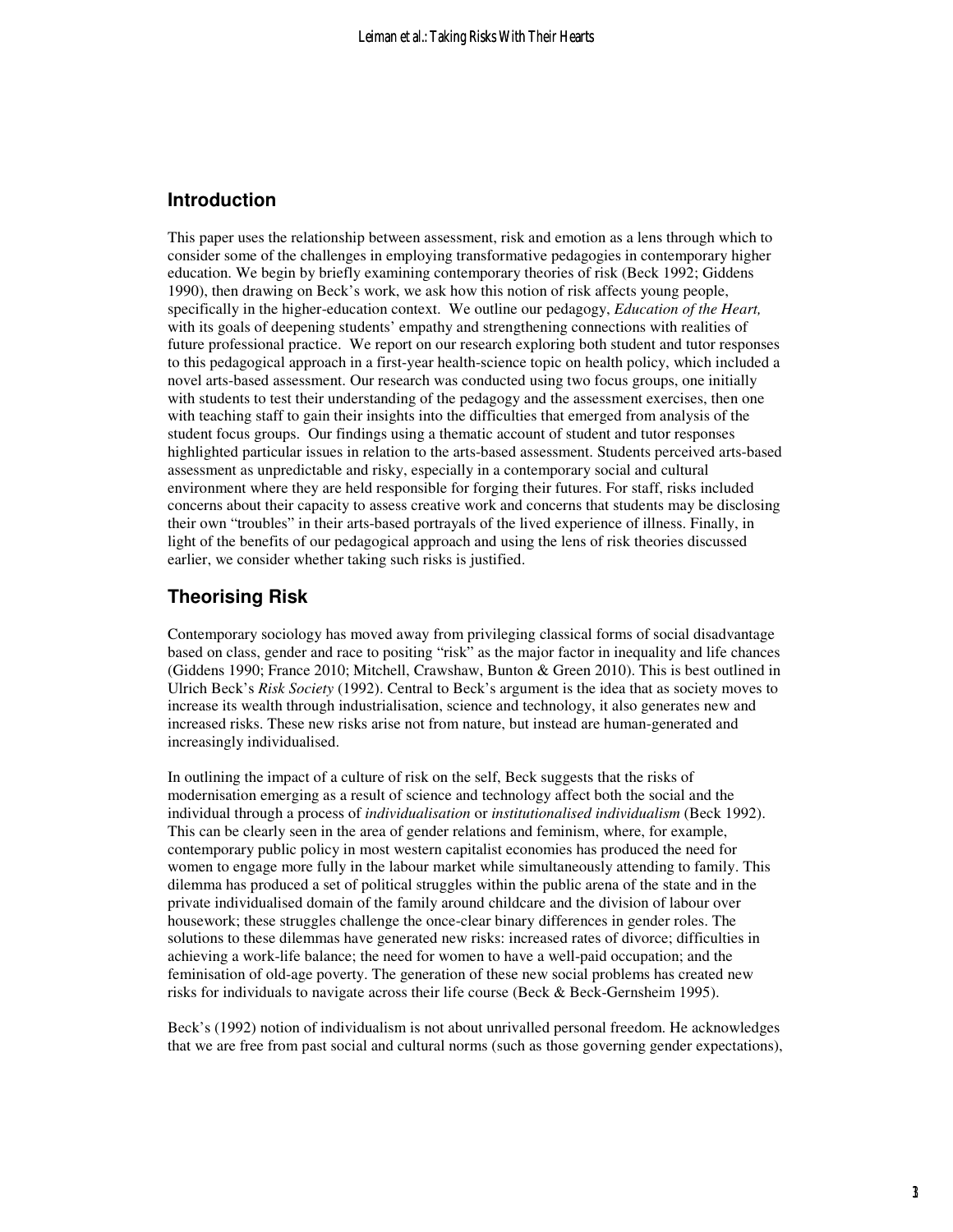as these do not fit the requirements of hyper-capitalist economies. However, he is clear that new social expectations have replaced past norms. Beck argues that we are now more deeply caught up in the economy, the welfare state and the labour market because our fate within these social institutions is our own responsibility. For example, failure in the labour market is now seen as a risk to be borne and managed by each individual, not the result of lack of market regulation or a depressed economy. In his terms, we have a precarious freedom: free to make our own way as individuals in a world unrestricted by community pressures linked to class or gender norms, whilst simultaneously made more dependent on the market and the economy (Beck 1992; Beck-Gernsheim & Beck 1995). For Beck, these changes lead to cultural transformations of society and to transformations of the self, characterised by an acute sense of our own responsibility to forge our own destiny (Beck-Gernsheim & Beck 1995). Giddens makes a similar point when he suggests we experience an ontological insecurity in the face of contemporary forms of risk (Giddens 1999).

## **Risk, Responsibility and Young People**

Theorising risk in this way gives rise to two issues in relation to young people and their responses to and responsibility for managing risk. The first is Beck's (1992) persuasive argument that most individuals now feel more fully culpable in managing their own biography. Indeed, France (2009) and Spencer (2013) suggest that navigating the risks of modernity is the new transitional ritual for young people, replacing the once-shared rituals of pre- and early industrial society. Navigating this course includes very personal practices such as managing diet and exercise. It also extends to obtaining the necessary qualifications and experience, and achieving a career in the labour market. Regulating and governing approaches to all of these issues is part of learning to manage risk for young people as they engage in the rituals of becoming an adult. Responsibility requires constant self-monitoring. Students at university have already begun this path; they have acquired the necessary academic grades to gain a place at university, and are balancing study, work and social and family responsibilities as they forge their identity. To jeopardise any of this is regarded as risky and irresponsible, potentially exposing the young person to criticism and negative judgement from themselves and others. Whilst we acknowledge that mature-aged students with the same goals and aspirations share these same risk factors, we take as our primary focus in this article young people in their late teens to early 20s who comprise the largest cohort of university students.

The second issue that arises from Beck's (1992) and Giddens's (1990) claims is that our knowledge of the fallibility of science, or *reflexive scientisation*, is now compromised. A key characteristic of the "risk society" is a deeply held scepticism towards science and the claims of experts. In the university sector, we can no longer assume young people trust teaching staff in the way previous generations may have done, and as so eloquently described by Parson (1952). Indeed, the very stuff of academic knowledge in the health and policy arena, with its strong focus on continuous evidence-based practice, points explicitly to the fallibility of knowledge. Continuous research for evidence-based knowledge would be unnecessary if what is known now is ultimate truth or fact. Academic critique and the fallibility of all knowledge risks feeding student scepticism.

Given the above account of modernity, it is not unreasonable to assume that young people have a heightened sense of risk and uncertainty, and that this uncertainty is psychologically stressful as they negotiate their way through a future that "imposes the threat of self-annihilation on their lives" (Austin 2009, p.453). One important unresolved debate is to what extent young people are active and autonomous, or passive and dependent in the face of this "risk society". Austin challenges the idea that young people have a heightened sense of risk or are crippled by strong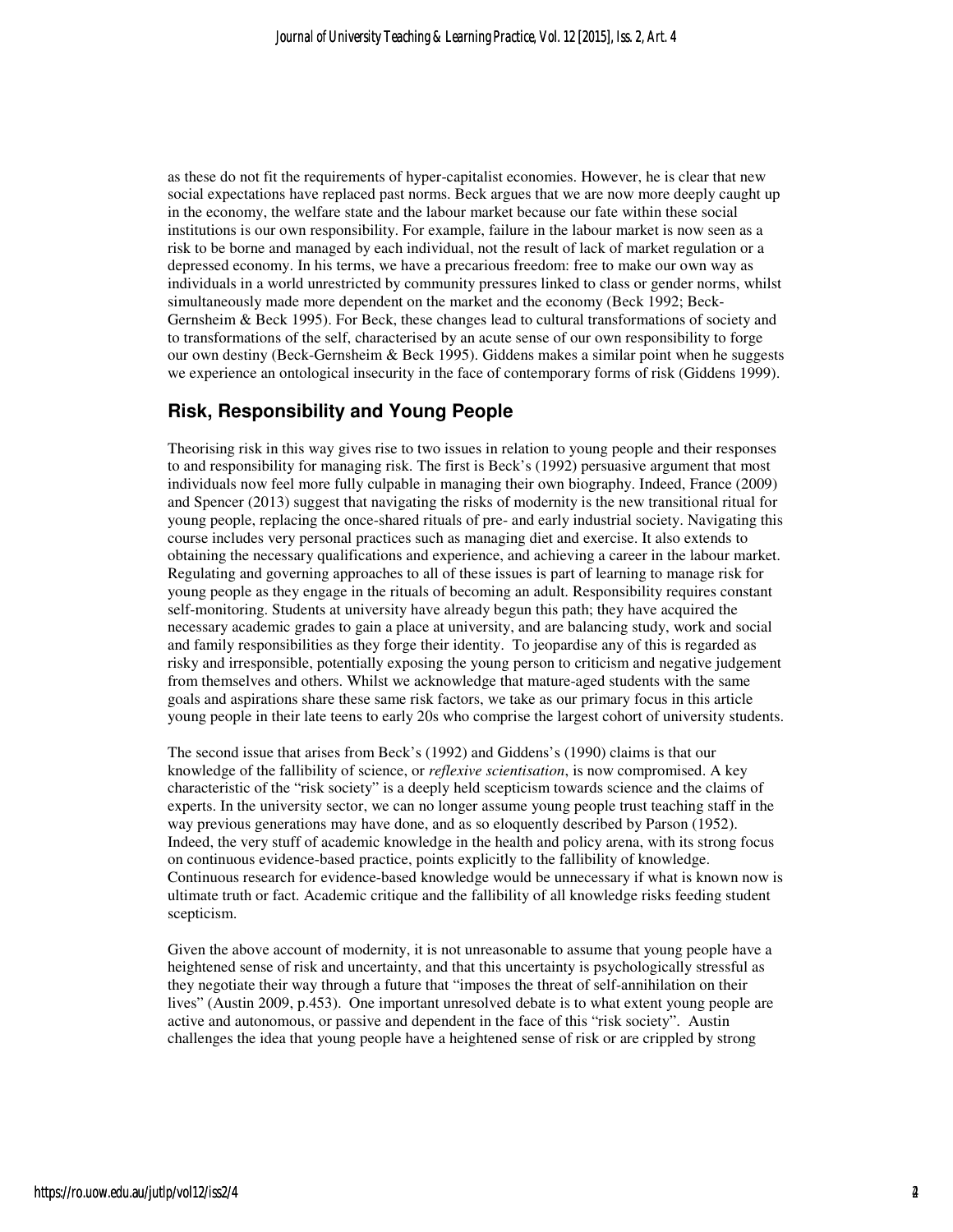feelings of ontological insecurity. Cebulla (2009, p.39), however, provides a more compelling argument, suggesting that young people are expected to be "deliberative decision-takers who opt, decide and revise their actions repeatedly in the light of newly emerging evidence". He argues that this arises, first, from their need to transition from school to university, adolescence to adulthood and student to career, and, second, from the very risks built into modernity. These include the transitions from industrial to post-industrial society that include the new social risks emerging in the labour market: flexible working hours, the rise in female labour participation, reduced unionisation, increased casualisation and the advancing role of technology. While these developments produce new opportunities, young people are now regarded as personally more responsible for achieving their own positive outcomes. As Cebulla (2009, p.52) writes, "[S]ocioeconomic uncertainties undermine young people's ability to construct and predict their lives purposefully, intentionally and, most importantly, reliably." Forging a career through university is one socially acceptable way of dealing with and managing this risk. Seeking to study high-status degrees or obtaining a place in highly competitive courses, thus enabling access to more-desirable future employment outcomes, may be perceived as further minimising these long-term risks.

## **Risk, Assessment, Cognition and Emotion**

Students must learn to manage a variety of risks within the university environment, with assessment of their learning perhaps being one of the most threatening, anxiety-provoking and precarious, given that passage through the system requires successful accomplishment of these assessment exercises. Given the issues identified above, students seek wherever possible to manage and minimise risks in assessment – an exercise requiring both cognition and emotion. As our pedagogy, *Education of the Heart*, explicitly seeks to integrate emotion and cognition, two points are particularly salient here: first, managing any risk is never a purely a cognitive affair; and second, assessment is nearly always an emotional affair.

Whilst risk may be managed through the logic of rational argument, working on the available evidence and past experience, students also receive considerable "guidance from affect", both their own and, inevitably, others'. As Hillson and Murray-Webster (2005, p.4) note, drawing on the work of Slovic (2000), "[h]owever much people may like to believe that in work situations they behave logically, analysing problems and making decisions in a rational way, the reality is that emotions are always present, influencing behaviour and actions" – whether it be a life decision or the management of an assignment exercise. Although there is "no broad consensus" as to the meaning of the term "risk" in psychological and neuroscience literature (Hillson & Murray-Webster 2006), there is an increasing recognition of the role of affect (or emotion) in the way individuals manage risk and a realisation that fear, anxiety and danger arising from past experience with individuals or institutions, or the anticipation of future misfortune, affects our decisionmaking (Taylor-Gooby & Zinn 2006). Hillson and Murray-Webster (2006, p.2) define risk as "uncertainty that matters, since uncertainty without consequence poses no risk".

As Wilson has noted, "[w]hether we like it or not assessment defines the curriculum for students" (2009, p.11). It is recognised that "[e]motional responses are part of everyone's experiences of being assessed" (Falchikov & Boud 2007, p.144). Given this, plus the realities of stress associated with being judged on the quality of one's work, Ramsden (2003, p.204) suggests that teachers and tutors should "[d]o everything…to lessen the anxiety raised by assessments" and "[b]e suspicious of the objectivity and accuracy of all measures of student ability and conscious that human judgement is the most important element in every indicator of achievement". Ramsden also notes that when designing the assessment process, assessors should specifically consider anxiety that the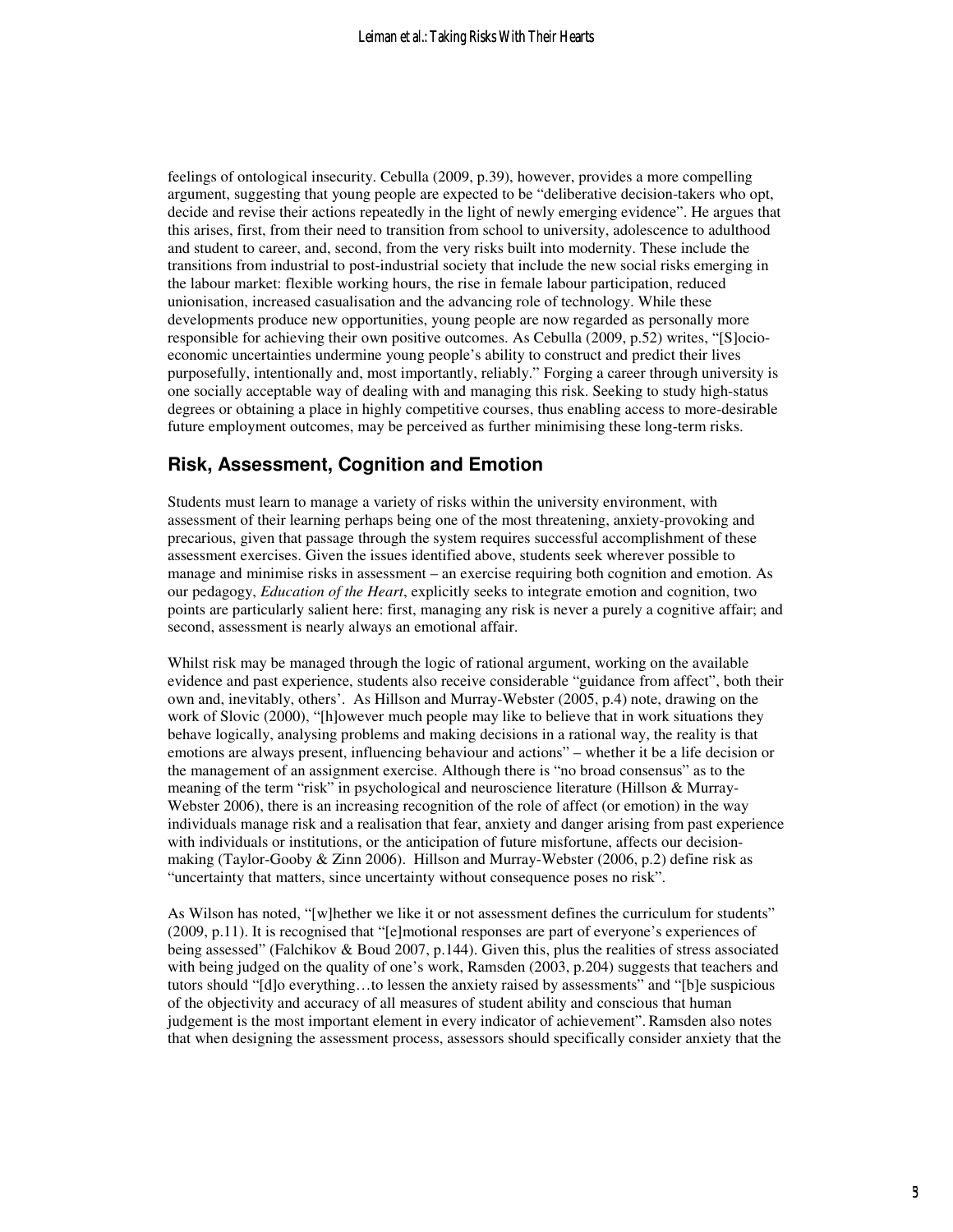assessment might cause students. These are valuable guidelines for assessment tasks commonly encountered, such as those that require critical and intellectual functioning. For these reasons, most university health and counselling websites include information for students on how to manage study, particularly exam stress.

Our *Education of the Heart* approach, however, seeks to develop and then assess students' ability to convey their emotional understanding of the lived experience of another. This adds a level of risk beyond that of the usual uncertainty and emotion implicit in all assessment. A key question for us to determine is: should we take into account the risks inherent in an *Education of the Heart* approach?

## **Education of the Heart**

#### **Theorising the pedagogy**

*Education of the Heart* takes as its fundamental pedagogical premise that education includes the heart as well as critical and cognitive faculties. The knowledge presented should speak to the soul as well as the intellect (Heron & Reason 2008; MacDonald 1981; Willis 2002). Jack Mezirow (2000) referred to this form of education as "transformative", but other theorists have given it alternative names: imaginal, mythopoetic and experiential knowing (Bradbeer 1998). Learning is made meaningful when it engages the individual at every level of their being. This assumes that knowledge has four facets: factual, critical, practical and experiential (Heron & Reason 1996/7, p.3). Experiential knowledge requires the student to engage emotionally in the learning; to understand the experience from the stance of the other, be it the patient, pupil or client; and to be open to the potential for transformation. The first three facets are usually well catered for in tertiary education, but rarely is experiential knowledge *(reference to be inserted post review).* 

It is important here to make two points about the links between emotion, risk and cognition. First, *Education of the Heart* is not a pedagogy specifically designed to foster emotional intelligence, to shape emotional labour or to ensure emotional engagement. Rather, the pedagogy seeks to engage the whole person, arguing that emotional responses provide some insight into this wholeness, and a mirror into how the person has dealt with the material at a deep level. Second, human intelligence involves both cognition and emotion for the generation of knowledge. As Dai and Sternberg (2002, p.xii) note, "emotions alter, channel, or otherwise direct cognition in significant ways, leading to an understanding of knowledge that is developmental and socially and culturally embedded".

This means that *Education of the Heart* (or any similar pedagogy or knowledge that speaks to the soul) must also be grounded in the students' socio-political and cultural milieu, in the evidencebased knowledge of their chosen profession, and in the ethics of discipline practice. Its starting point is the foundational myths or beliefs that have formed that culture and provide meaning: traditional, religious, secular and humanistic. Rather than seeking to reiterate these myths, the pedagogy instead presumes that they motivate students in their choice of profession, and then seeks to bridge the positivist, the critical and the practical with the imaginal, using art, drama, story, film and other creative activities as a method of instruction and assessment. Arts-based approaches allow this imaginal knowledge to be organised so that the ontological questions are raised for consideration. Our pedagogy seeks to direct the student to integrate the evidence with the critical and practical, but also to enter into the lived experience of the client or colleague so that they understand how these forms of knowledge shape human selves.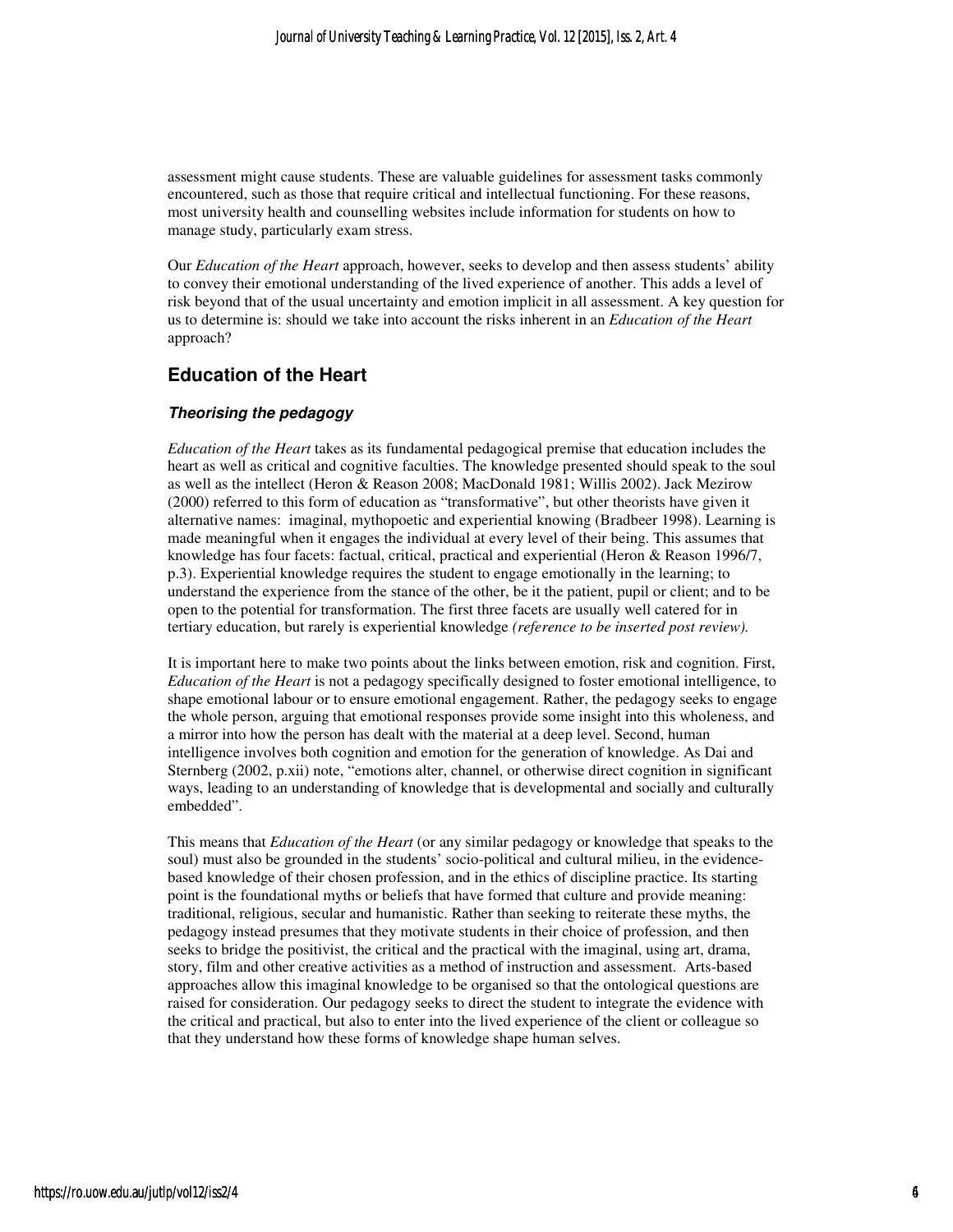#### **The pedagogy in practice**

Health Practitioner Practice 2 is a core first-year health-science topic hosting a diverse student cohort enrolled in degree programs including nursing, medical science, physiotherapy, occupational therapy, paramedic science, the teaching of health and physical education, health management, disability, health promotion, life sciences, environmental health and nutrition. In 2011/2012, when the current research was carried out, over 400 students were enrolled; this has increased annually to approximately 600 students in 2014. Degree programs such as paramedic science, physiotherapy, occupational therapy and nutrition are popular choices with limited places, and an Australian Tertiary Admission Rank [ATAR] entrance score greater than 90 (out of 100) is required. Over one-third of students enrolled in the topic have not been accepted into their degree of choice and are following alternative pathways in an attempt to be accepted into their course of preference. These pathways require the attainment of a high grade-point average (GPA) equating to a minimum distinction average across first-year topics undertaken, including Health Practitioner Practice 2.

The topic takes a "sociology of health policy" approach with a strong focus on the population groups potentially encountered in the students' future professional practice. Population groups explored include those at risk of institutionalisation or victims of failures in de-institutionalisation (the frail elderly, those with mental illness or disability and Indigenous Australians); those affected by major contemporary public-health issues (obesity, nutrition and physical exercise, alcohol and other drugs and sexual health) and those who risk falling victim to the medicalisation of deviance or everyday life. Student exposure to these groups and understanding of the consequences of being part of these groups may be limited, and in many cases based on their own personal experiences or the social construction of their world.

The pedagogical underpinning of the topic offers a balance between exploring the structured principles of evidence-based practice and the impact of health policy, and encouraging an *Education of the Heart (reference to be inserted post review)* or evocative knowledge to elicit an understanding of the lived experience of the population groups. The topic format includes lectures, designated readings and workshops with class sizes of approximately 25 students of mixed degreeprogram cohorts, where popular films are used as the impetus for exploring the "lived experience" of various population-health groups. Traditional quizzes based on lecture and reading content and the writing of a systematic literature review to support evidence-based practice are included to support evidence-based knowledge, but the arts-based assignment and tutorial format support the pedagogy of the heart.

The topic follows the classic lecture-tutorial format, but the tutorials are organised as workshops of two hours. This allows us to use films, drama and other art forms to convey to students in dramatic form the "lived experience" of population groups. Management of the tutorial discussions is crucial to the pedagogical approach. The tutors' role is in facilitating this discussion so that it moves slowly from the reflective "what does this illness feel like?" to "what is the policy?", "what is the evidence?" and, finally, "what is my scope of practice?". This requires an integrated approach to classroom processes, and initial and continuing training in the pedagogy for teaching staff.

The arts-based assignment is a novel approach to academic assessment, and its evaluation is the focus of this paper. The assessment seeks to elicit imaginal knowledge by asking students to produce an artistic piece that visually portrays the lived experience (physical or emotional) of one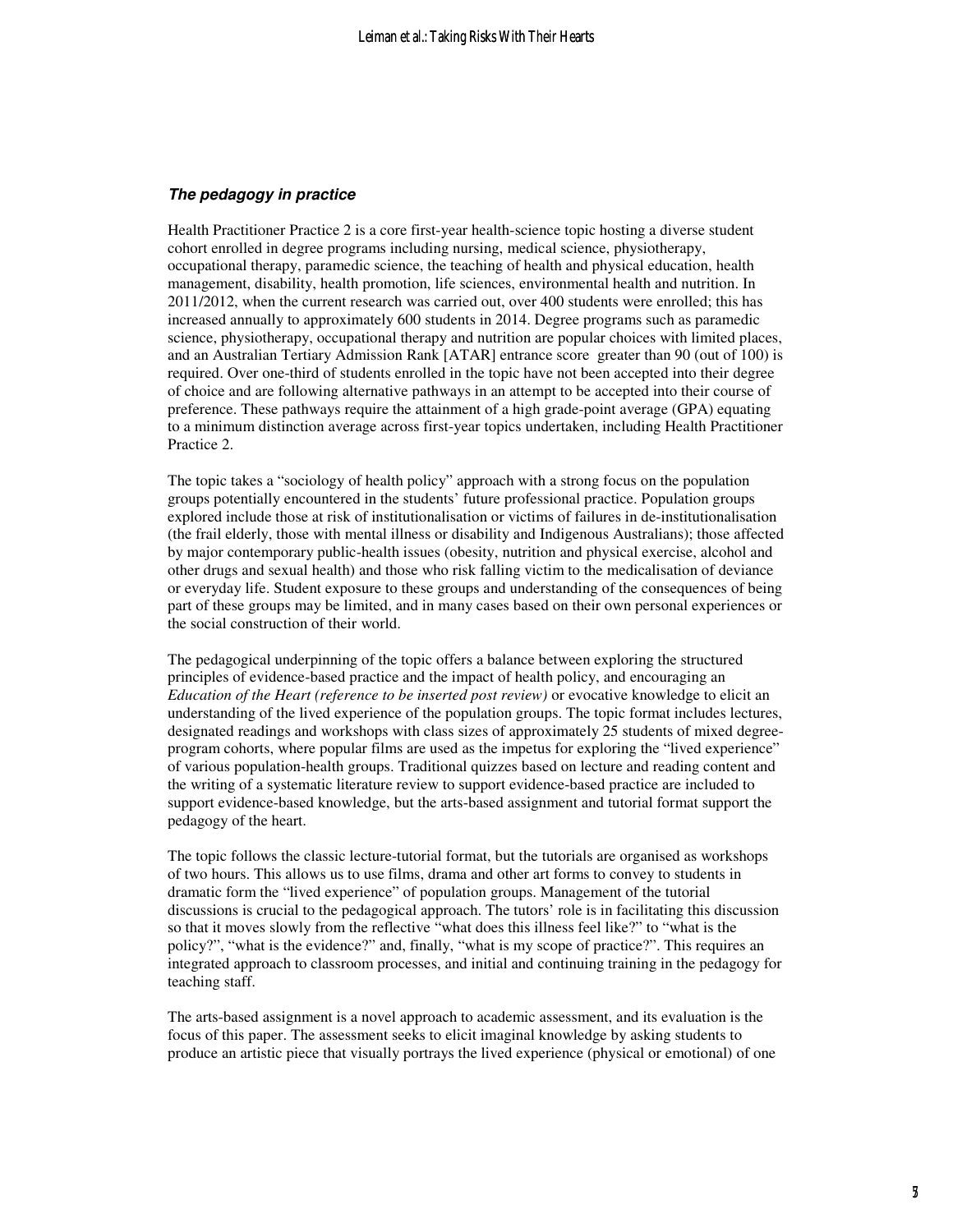of the population groups covered or those who care for them (professionally or personally). This piece is supported by a 750-word written reflection to provide theoretical support to the artwork, with explicit links to policy and sociological theory. Suggested artistic media include paintings, poems, posters and audio/visual productions. Production of the artistic piece requires students to elicit an emotional or evocative response to the theoretical concepts presented throughout the topic. The written reflection allows the tutor to assess application of discipline knowledge, independently of talent as an artist in the conventional sense. While care in presentation of the artwork is expected, skill as an artist is not a pre-requisite. High grades are possible where little artistic talent is demonstrated. The assignment criteria stresses that the purpose of the artwork is not to display artistic ability but to clearly convey and evoke the emotions and lived experience of the chosen population group with the written reflection, and the students are provided the opportunity to articulate the intention of their artwork whilst making clear links to sociological themes and theories drawn from the lecture and reading content of the topic. While many of these students clearly engage emotionally with the material being covered in the topic, their portrayal of this imaginal or experiential "knowing of the heart" through an assessment piece must then be interpreted by another (their tutor) for the purpose of assigning a grade. It has become apparent during the course of our research that this is a risky process indeed – for both students and assessors. This assessment piece is weighted at 30% of the topic grade, so for students, in particular those needing or wanting to maintain a high GPA, the stakes are high.

## **Evaluating the Pedagogy: Research Methodology**

#### **Research with students**

In 2011, following the conclusion of the semester, submission of final grades and the granting of ethics approval from the institution, students who had been elected as class representatives in each of the 19 classes (17 internal, and two external) were invited to participate in a focus group facilitated by *Author X*, who works in another school, and who is familiar with the pedagogy but does not teach in the topic. We employed the focus-group method, rather than individual interviews, as students had already done the usual individualised topic evaluation. We wanted to know what issues students would raise, and how other students in the group would respond to these issues. Focus-group discussion allows group members to express their views, values and opinions and for other members of the group to affirm or elaborate on them. Focus-group discussions also allow unexpected issues to emerge, and for the researcher to get a quick picture of how widespread these views might be (Patton 2002).

Prior to the focus group, participants were sent an email asking them to read an article written by *Z* (2010). This paper outlined the pedagogical intention behind *Education of the Heart* and the related assessment. Twelve students attended this 90-minute focus-group session conducted by *X.* The discussion was audiotaped and later transcribed verbatim. Students were asked to reflect on the particular pedagogical approach used in the topic, and specifically on:

- 1. the value of films as a mechanism for conveying the lived experience of the patient or population group under discussion;
- 2. the use of arts-based forms of assessment as a mechanism for illuminating education of the heart; and
- 3. how the knowledge gained from the film and arts-based activities resonated with theoretical information presented in readings and lectures to inform or change existing perceptions of future professional practice.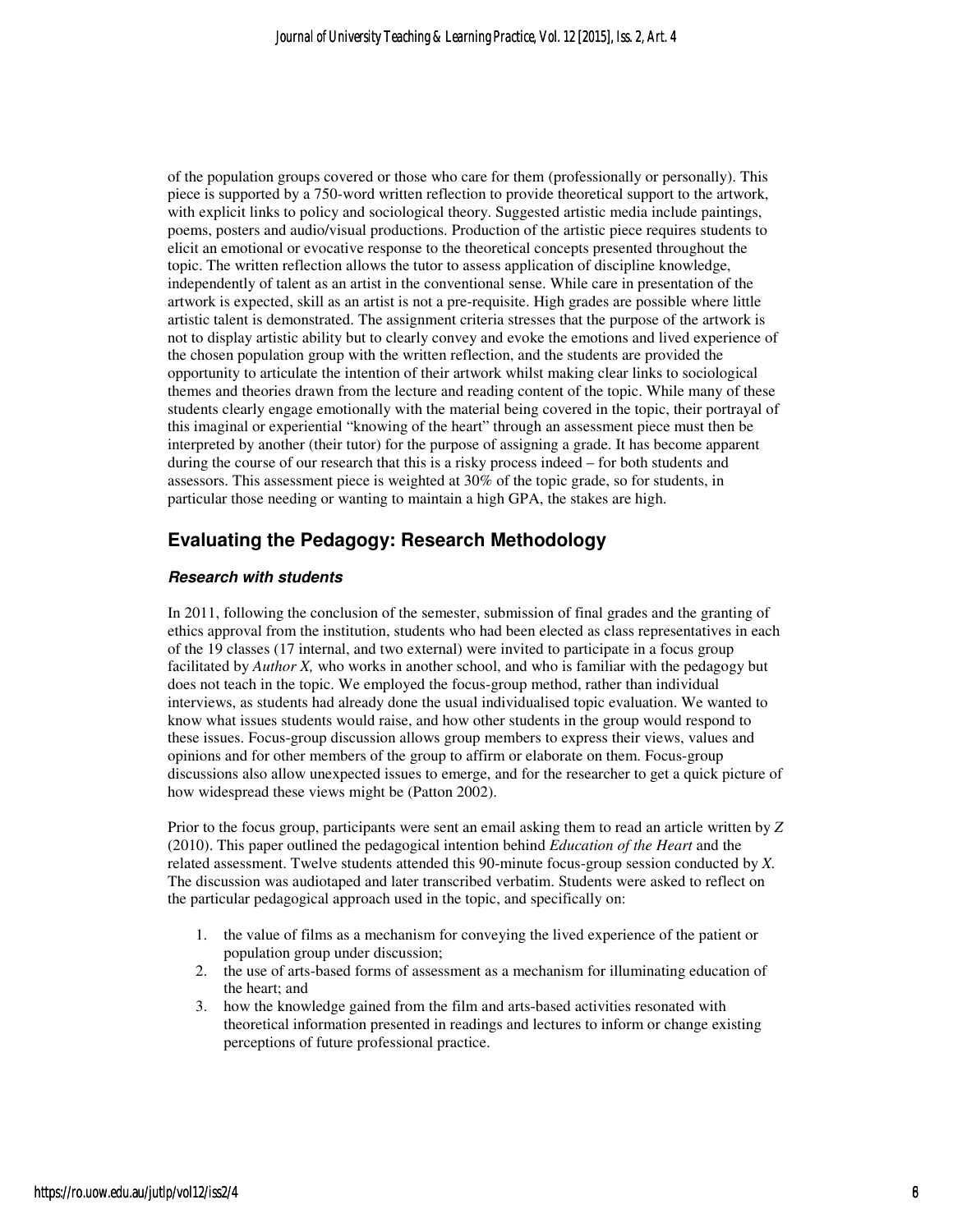When analysing the focus-group transcript, we were surprised by an apparent contradiction: students agreed that the pedagogy successfully conveyed the lived experience of patients and valued this, particularly the use of film as a teaching tool, but they were highly ambivalent about the arts-based assessment. While on the one hand they enjoyed the assessment exercise because it was novel and challenging and allowed them to express their ideas creatively, they also indicated they were highly anxious about it, because they felt they were less able to predict their likely grade compared with grades for other, more traditional forms of assessment. Although other important information on the relationship between the arts-based activities and the theoretical information emerged in this focus group, the major preoccupation for these students was assessment anxiety, attributed to the uncertainty of predicting expectations and results. As a consequence of the outcomes of this focus group, we moved to interview the teaching staff on their perceptions of the pedagogy, and particularly the arts-based assessment exercise.

This second focus group was conducted in 2012 with 10 tutors who had taught in the topic in 2011. *Authors Z and Y* were involved in coordinating and teaching the topic at the time of research, but did not participate in the focus groups to eliminate any conflict of interest and to allow participants to feel comfortable participating with anonymity. Existing institutional ethics approval was extended to include tutors. All tutors agreed to participate, with *author X* again facilitating the focus group discussion lasting approximately 120 minutes. The discussion was audiotaped and later transcribed verbatim. Tutors were asked to reflect on the particular pedagogical approach used in the topic. Similar semi-structured questions to those used for student participants were used; however, stronger focus was placed on tutorial management and assessment criteria. A thematic analysis of student and tutor focus group transcripts was initially conducted by *author Y. Authors Z and X* then reviewed and verified the identified themes (Patton 2002). Analysis of the data suggested that both students and tutors enjoyed the approach. Key positive outcomes for students included gaining a greater understanding of the "lived experience" of population groups; development of new knowledge, awareness, understanding and compassion; and a clearer perception of future professional practice. Tutors viewed the pedagogy as a means of engaging students in an evocative portrayal of the lived experiences of various health population groups, and a means to incorporate theory and policy, with practical implications. However, despite such positive responses, staff also reflected a sense of insecurity about assessment using the arts-based assignment, arising largely from perceptions of unpredictability. Responses from tutors acting as assessors mirrored those from students being assessed. This led us to examine the findings of our research though a lens of risk, emotion and uncertainty in assessment.

### **Positive Implications of the Pedagogy**

The *Education of the Heart* pedagogy exposes first-year students to some aspects of the lived experience at the same time as they are reading the clinical evidence and the policy imperatives that are intended to shape institutional and societal responses to people who are ill. Students have an opportunity to deepen their existing caring values and beliefs, gain an insight into the ideas behind their beliefs and begin to understand what is appropriate and possible in the real world of future professional practice. Our research has shown that the use of arts-based assessment allows students to experience what Mezirow (1978) termed perspective transformation *(insert reference when accepted)*. It allows students to think beyond the theory of their practice to its reality:

> *It brings you into the – you know this is real life and these are real people – [I] know I'm not just doing academic writing for academics – I go out in the*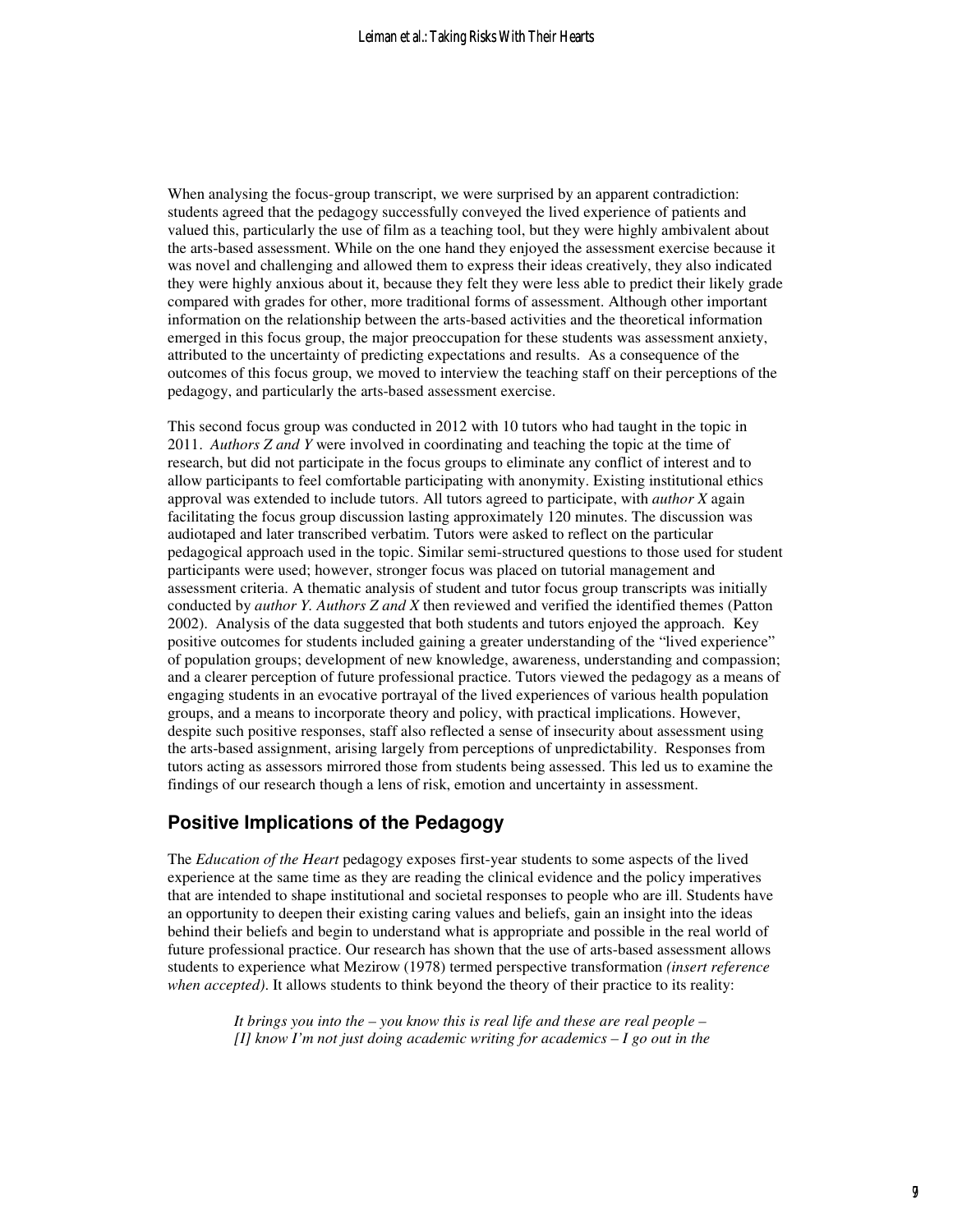*world and look after sick people who don't care about [whether] we're using the right word in the right place and your syntax and what have you, and I think it kind of bridges that gap between you as a student, the people you're going to be working with and the process of getting to that place*  (Student focus group participant 2011).

Drawing on their own emotional responses, students were able to immerse themselves in potential situations, recognising the impact those situations had not only on individual population groups (such as those who are disabled, aged, Indigenous or suffering from mental illness) and how they dealt with their illness or situation, but also how "it affects every part of their life" (Student focus group participant 2011*)* and all those around them: families, friends and health-care professionals. Some students, previously unaware of the overall impact and consequences of living with illness or adverse circumstances, reflected: "Oh my God, this is what people are living through – it's awful" (Student focus group participant 2011). Using arts-based assessment offered them an opportunity to display this new knowledge in a novel medium:

> *…I really liked that it wasn't an essay because with the essays I have to reference every blinking sentence. This one, it actually gave me a licence to portray how I was feeling and get my message across. So, yeah, I really liked it* (Student focus group participant 2011).

As a result of the insight gained into the lived experience, students identified existing knowledge, personal beliefs and values and pre-conceptions that had been changed or questioned, leading to new knowledge, understanding and compassion. Glimpsing some of the challenges and frustrations experienced by others, they felt less judgemental:

> *There tends to be a feeling of "Yes, it's difficult, but why don't they make the best of it and get on with it?" And then you look at all the stumbling blocks…it's not surprising that there's a level of despondency* (Student focus group participant 2011).

Many students acknowledged the differences between their own circumstances and the population group they chose to portray in the artistic piece: "You sort of understand that it's difficult for these people; you begin to learn how every single little thing we take for granted…is really difficult" (Student focus group participant 2011).

Seeing theoretical concepts being worked out in practice allowed students to gain a greater understanding of the patient's perspective:

> *It's one thing to know in a lecture that there's a disparity between different groups but…looking at it with a different perspective…because you're trying to put yourself in that situation and…you can look up a policy but you can't dial up a feeling* (Student focus group participant 2011).

By coming to "see" the social, cultural and political barriers that some population groups experience, students could move beyond empathy, and recognise additional impediments to health access and implementation erected by social determinants of health, such as inequalities in gender, class or ethnicity. These outcomes suggest that *Education of the Heart* was successful in achieving its goals of deepening students' empathy, and strengthening their connections with future professional practice.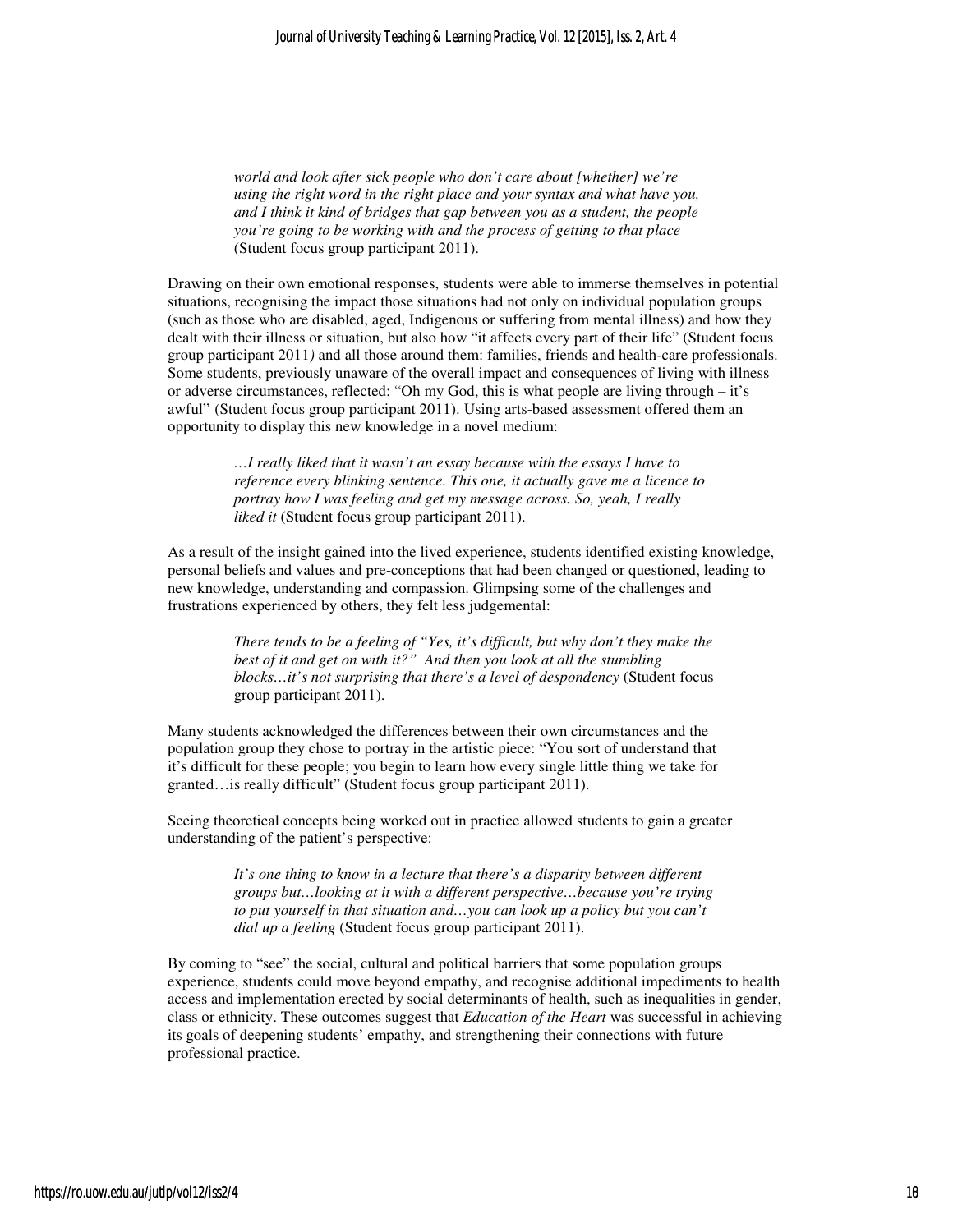## **Responding to Risks Identified by Students**

Whilst students understood and engaged with the intent of the topic, and enjoyed the arts-based assessment, many were not comfortable with the pedagogical approach. Arts-based forms were assumed to favour those with creative talent, and despite being less enjoyable, essays or exams were perceived as more predictable, and were therefore often preferred. The four themes that emerged highlight the risks students saw in the pedagogical approach.

#### **Emotionally risky**

Students overwhelmingly enjoyed the pedagogical approach and the arts-based assessment task, and felt that it gave them a unique insight, but identified the emotional challenges it involved as risky. Although the focus group identified that for many, this form of assessment was an exciting change from formal essay-writing, for some, being required to submit an artistic piece exploring emotions and evocative knowledge brought fear and uncertainty: "challenging; it was out of my comfort zone and it felt like I had to work for it" (Student focus group participant 2011).

Others did not enjoy the process at all:

*I found it really difficult…I'm not creative; I would be doing arts if I was – I'm just – I'm not creative at all, so, yeah, "make a poster" – oh, great* (Student focus group participant 2011)*.*

Requiring students to submit a written reflection outlining explicit links to policy and sociological theory was seen as balancing out some of the challenges:

> *Although I didn't really like the creative part of it and I found it difficult to kind of make something, I did like how you could explain it afterwards because that's how I feel like I could bring my own opinion out* (Student focus group participant 2011).

What educational benefit justifies taking these emotional risks? Meaning-making and meaningfull learning requires effective engagement. These are emotions that matter. Education without emotional engagement or education of the heart is counter to most pedagogical approaches. If the aim of this pedagogical approach is to bring ontological questions to the fore, thus giving opportunity for the birth of new knowledge, understanding and compassion (and it is!), then students must face the challenge of wrestling with their own, sometimes unexpected, emotional responses. Encouraging students to use artistic pieces to portray perceptions of the lived experience of others allows them to be shaped by these imaginal forms of knowledge in ways that formal written communication tasks may not do, and provides a unique insight and window to the soul in ways that more traditional forms of assessment may not do.

#### **Unfamiliar and risky**

Students also found the practicalities of the assessment exercise challenging. They felt a lack of clarity about what they were expected to do to successfully complete the arts-based assessment, and so found it an unfamiliar and risky task. Assignment instructions directed students to choose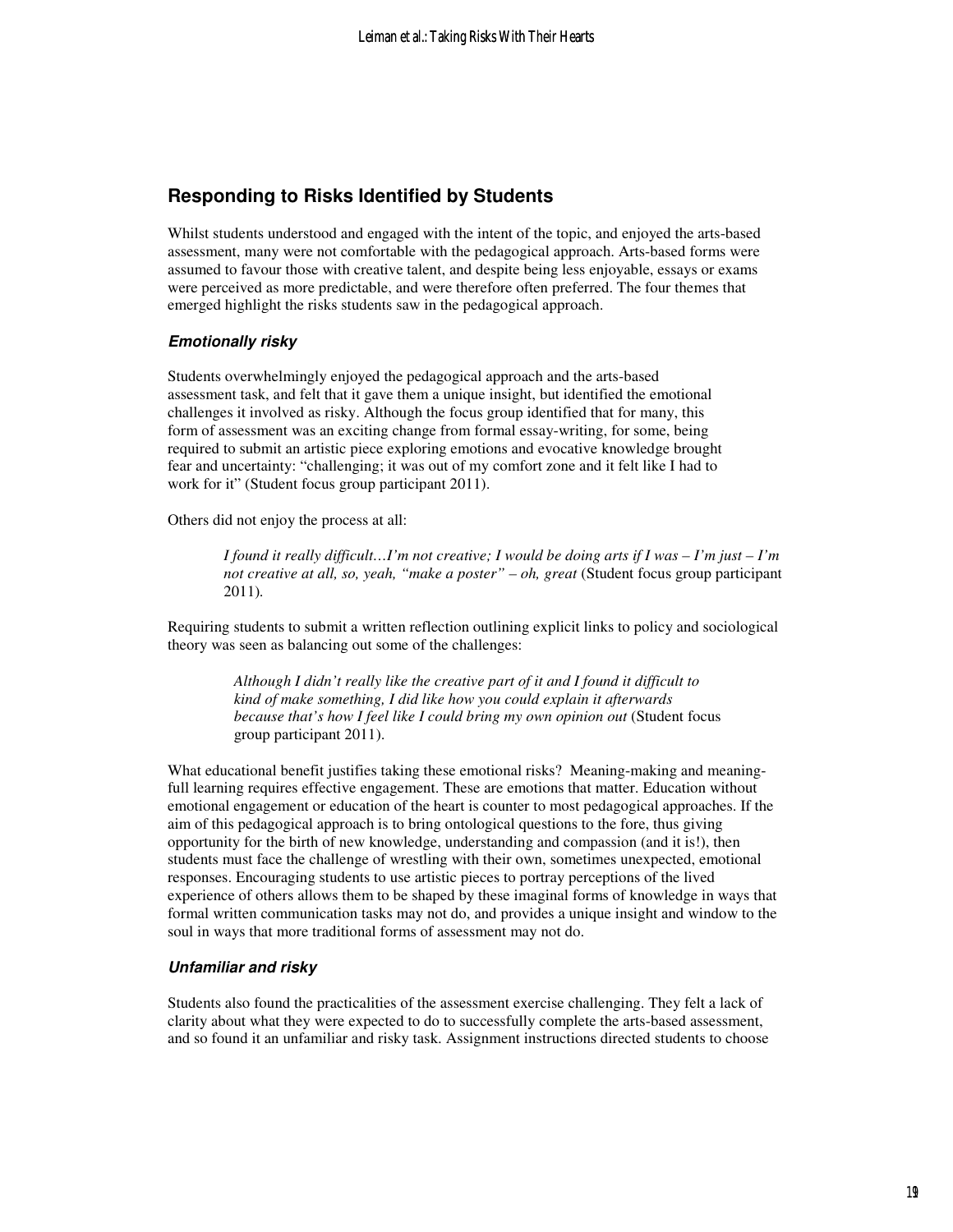from a range of artistic approaches to explore and display the themes and experiences that had been covered in designated weeks of the topic. Nevertheless, some students wanted more clarity from assessors about what was expected:

> *I think from what I understand it was…because there's a marking sheet and a list of things you have to include in every assignment, you just go through [saying] "Right, I've done that, I've done that, done that" – but because this was "you should be creative and we're not going to tell you how to be creative", we had to be creative because you had to come up with all of that for yourself. But I think – and I did struggle* (Student focus group participant 2011).

Others questioned the value of this approach:

*I was just a complete loss about what I was really supposed to do…I'm not sure I did feel that there was a benefit…. I think maybe I would have [done] just as well, if not better, to have written an essay* (Student focus group participant 2011).

This risk is much harder to justify, particularly in light of Ramsden's rules for assessment design (2003, p. 204). By identifying such structural risks, our research has been the impetus for changes to the assessment process, addressed through the provision of better guidelines, clearer marking rubrics available in advance, use of past examples of student work in class and purchasing excellent past submissions from previous students for permanent display in the teaching space. Whilst these are considerable improvements, such structural changes cannot address deeper emotional risks.

#### **Unpredictable and risky**

Students felt they could not predict the grade they were likely to receive for the arts-based assignment, and so regarded assessment outcomes as risky and unpredictable. The importance of, and anxieties connected with, achieving high results resonated in focus-group responses. Formal academic input and outcomes such as essay-writing and exams were perceived as having more value and acceptance than the evocative arts-based production assignment because these standard forms of assessment provide more structure and it is easier to understand expectations: "you can't fake it with an essay" (Student focus group participant 2011) and greater knowledge was assumed to be gained from essay-writing. Students indicated they saw formal written assessment as a more accepted format:

> *Like, you don't really know but it's, like, you can research for an essay, you can put the work in and you know whether you've done well or not, whereas something like this has really – you've got no clue* (Student focus group participant 2011).

Many students enrolled in this topic are high achievers or seek to achieve a high GPA in order to transfer into other degrees of their choice:

> *I have to get a GPA of five and higher so I have to maintain that. And I really love[d] the assignment, and as soon as I looked at the weightage that the assignment had, I started panicking* (Student focus group participant 2011).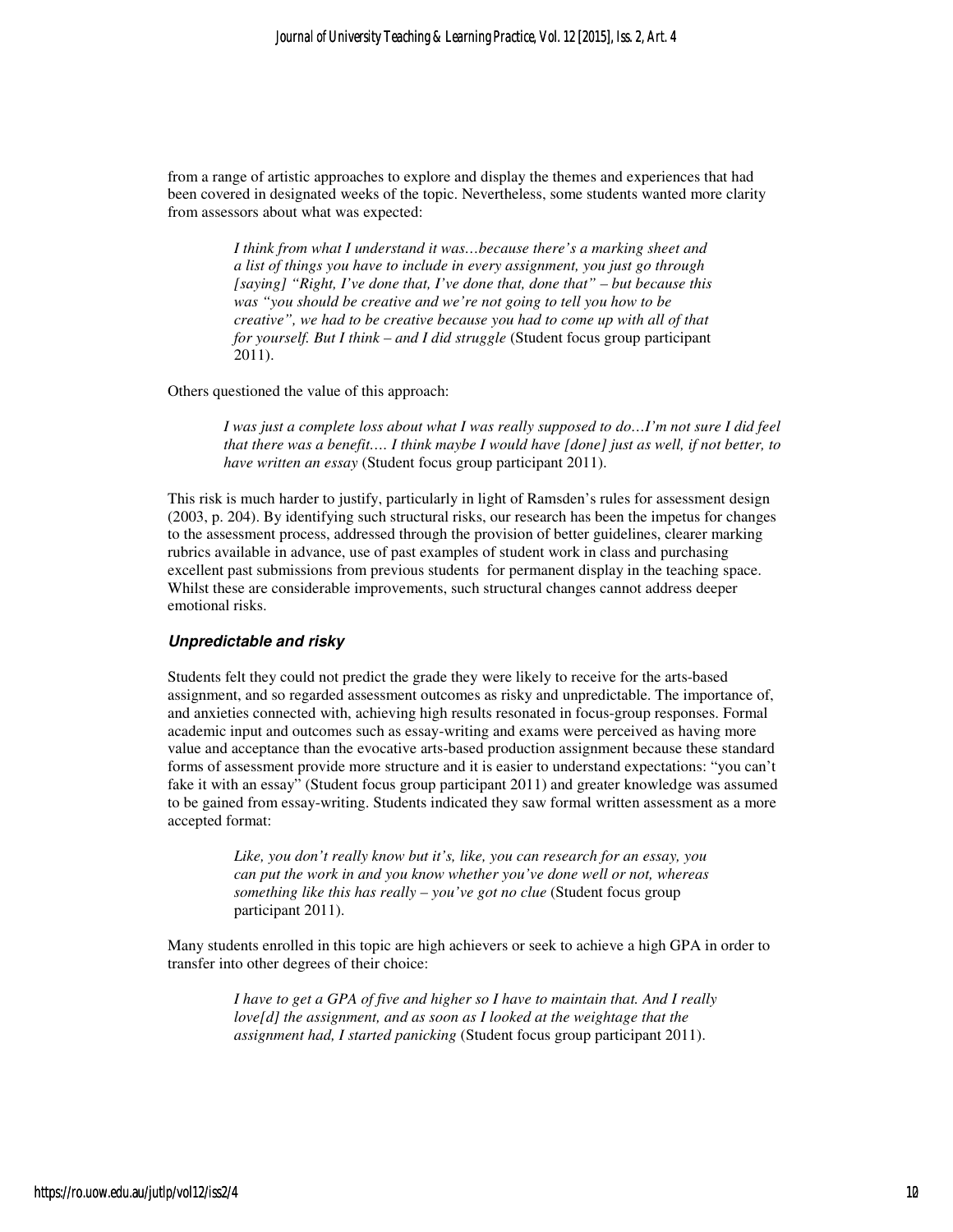An ongoing challenge here is to allow students the opportunity to deepen their orientation to care through *Education of the Heart* whilst also ensuring that they feel confident that this medium of assessment will still support result-driven academic expectations and demands. As a result of our research findings, students now undertake an in-class exercise in which they are first provided with examples of work submitted in previous years, and then the assessment rubric used by assessors, which they use in small groups to assess the artistic work by reference to the criteria. After class discussion, students are then provided with the written reflection that originally accompanied the piece, and use the rubric again to explore how and why their feedback may have changed.

#### **Risks of being misunderstood**

Students felt vulnerable and at risk of having the emotions they portrayed in the arts-based assignment judged, misunderstood or misinterpreted by assessors. While students enjoyed the opportunity of being able to express their own emotions through the evocative arts-based assignment, they worried that the assessor would not interpret their work as they intended and that they would not achieve a high grade:

> *...seemed perhaps unfair that it didn't perhaps come out the way I meant it to, but all the right, ideas were there, and I felt like I made my point but the person marking it didn't quite get that. And if it's words – they're words and they're there* (Student focus group participant 2011).

Concerns were raised that the assessor would not share or understand the message students were attempting to portray:

> *...it's hard, though – if you're trying to get a point across to the person...that's hard because it doesn't mean putting any less effort in, and it doesn't mean that you don't get it* (Student focus group participant 2011)*.*

Inclusion of the written reflection supporting the artwork alleviated some of this apprehension, but the issue remained a problematic one of conflicting agendas:

> *The artwork is supposed to show that we felt it, but the written statement is really the part of it that's being marked maybe or not – I don't know. I feel like I was to worry about the artwork, and I think maybe that's what a lot of other people were feeling as well, when it's not really about that* (Student focus group participant 2011).

What benefits in the design of the assessment task justify us placing students at risk in this way? Emotional responses to assessment are not unexpected, and reactions will vary (Falchikov & Boud 2007). The nature of this assessment task may throw the student's sense of self as a learner (Harlen & Deakin-Crick, cited in Broadfoot 2007) into sharp relief. This is indeed risky. In our own defence, however, we would argue that if it is to be meaningful, learning should engage the student at every level of their being. Hence the risk may be inevitable. Certainly, education for transformation is highly risky.

## **Implications for Future Practice: Responding to Risks Identified by Staff**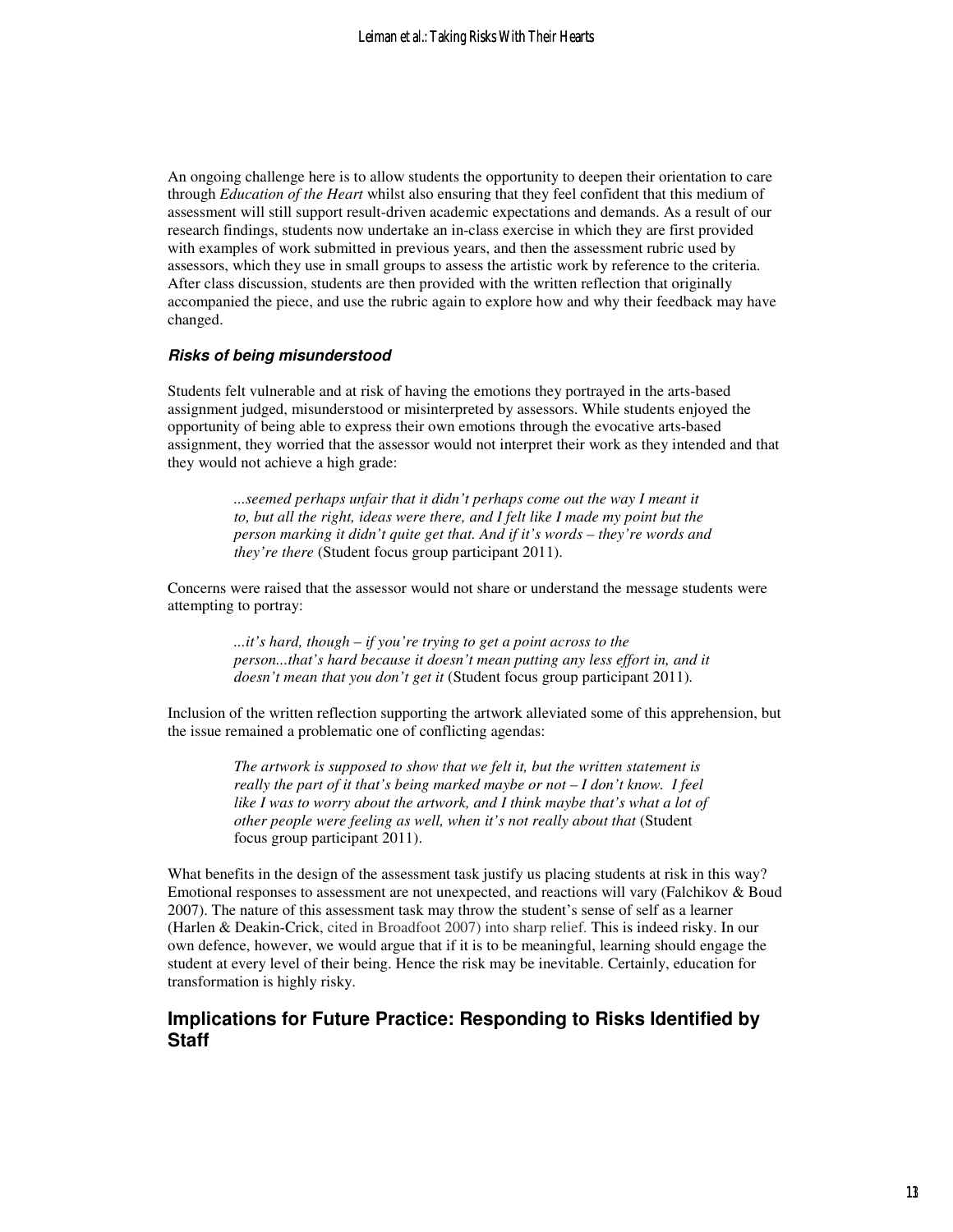As with the students, the tutors embraced and enjoyed their involvement with this pedagogical approach, many acknowledging this pedagogy as "a pleasant change from traditional forms of teaching" (Tutor focus group participant 2012) in other topics or disciplines. However, they experienced anxiety in their role as assessors, and were very aware of student anxiety regarding grades. The following emerged as risks identified by staff in adopting the pedagogical approach.

#### **Risks as assessors**

Assessors felt that they were at risk of being seduced by artwork of exceptionally high quality even though the written reflection accompanying it demonstrating links to policy and sociological theory may have been of much lower quality. Several commented on this difficulty:

> *The challenge was to ensure that there was an explicit link of the artwork to the criteria – that I wasn't swayed by the images – that the student was focused on the lived experience criteria* (Tutor focus group participant 2012).

A marking process in which interpretation could be influenced by individual values and experiences was seen by assessors as potentially inequitable. Conscious of disparate levels of artistic ability amongst students and differing individual artistic preferences amongst assessors, tutors identified these variations as creating this risk, especially as students were not enrolled in a creative-arts course, nor were staff art practitioners. The range and standard of artwork caused complexities: tutors felt they had "difficulty in being able to gain uniformity across all the students in terms of assessment" (Tutor focus group participant 2012). Where pieces appeared to display low levels of artistic skill, assessors relied heavily on the supporting written reflection to guide them in identifying key points students were trying to make. Tutors valued the input of their colleagues and the use of structured marking guides when grading. These responses confirmed for us and the whole teaching team the necessity for including the supporting written theoretical statement, as it was regarded as crucial in assisting both validity and uniformity of marking. Many tutors suggested that it was imperative that the creative work and the written reflection be considered collectively rather than individually to determine if assignment objectives were being met.

What emerged as clearly important was the importance of an ongoing responsibility to ensure tutors gain a solid understanding of the pedagogical approach, and receive clear training and guidance to ensure consistency across the marking and grading process:

> *…fairly ambiguous with the assignments… I found that, really, "What do you really want here?"...I think if there's a little bit more of a reason behind the teaching methods explained – just brief – it kind of gives you an idea of what you can get out of it* (Student focus group participant 2011).

Student responses highlight the importance of having an assessment that is not only valuable to the student's learning experience and educational transformation, but also easily interpreted by the student to enable achieving the mark to which they aspire. It cannot, however, be discounted that if the person providing guidance and marking the assessment does not have a clear understanding of the pedagogy, transformation may not occur and students' aspirations may not be met. An environment of increasing student numbers, with more sessional staff involved as tutors and fewer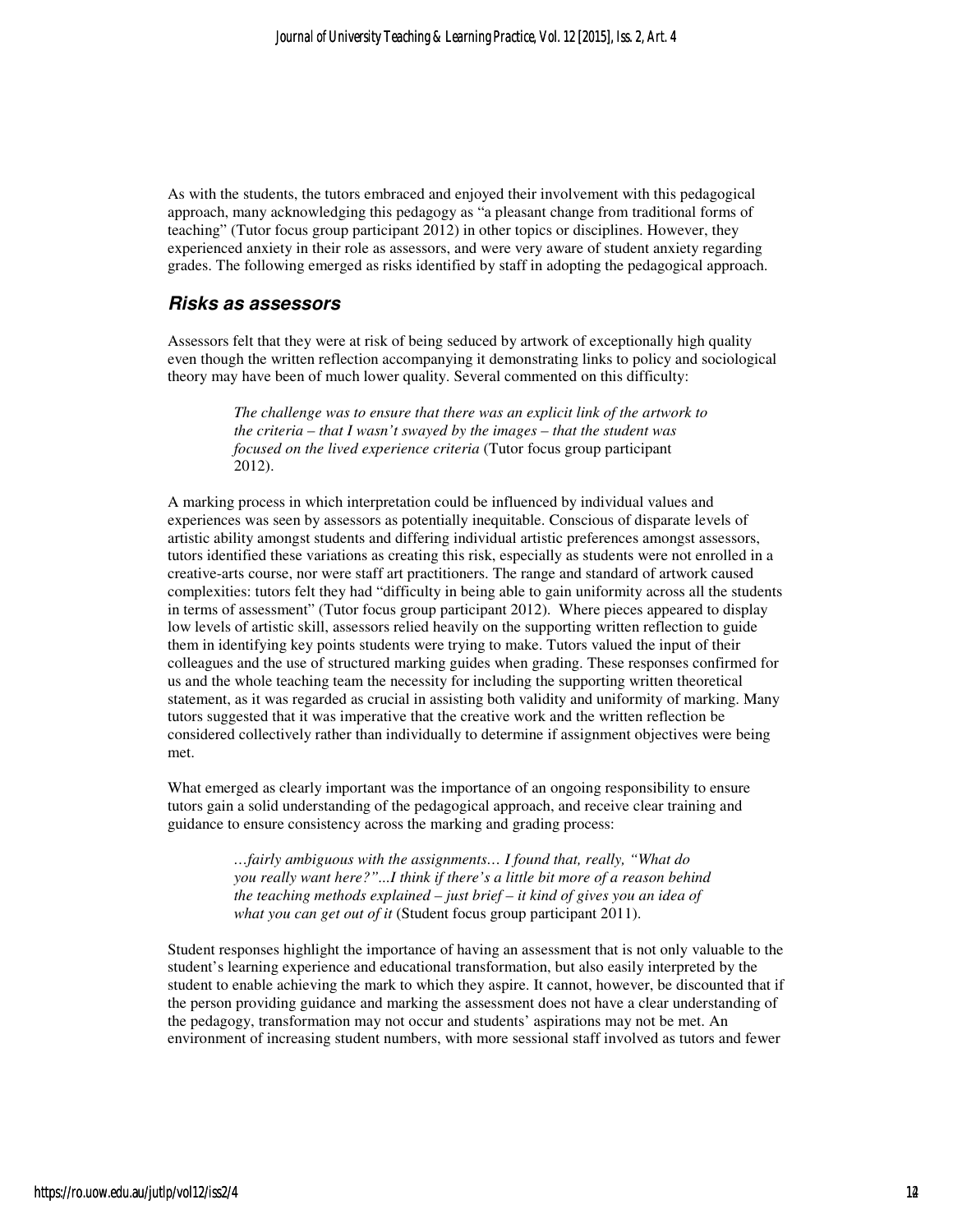professional places available for graduates, is likely to pose significant challenges for the future sustainability of the pedagogical approach. Without clear understanding and commitment to the pedagogy, or sufficient staff training and support, future changes in key staff and significant tutor turnover have the potential to compromise the imaginal essence of the pedagogy and the powerful impact of the arts-based assessment, in turn increasing the risks to students. As a result of the outcomes of this research, all tutors are provided with an information session specifically relating to the *Education of the Heart* pedagogical approach and theory before the start of the semester; moreover, along with a moderating session after the submission of the assignment, a tutor-training session is offered prior to assignment submission to ensure that tutors are familiar with the assignment criteria and expectations.

#### **Risks of disclosure**

Students choose which of several themes or experiences covered in the topic will form the basis for their arts-based assessment. Students are instructed to portray the lived experience (physical or emotional) of one of the population groups covered or those who care for them (professionally or personally), and are specifically cautioned against self-disclosure. Nevertheless, assessors were concerned that the arts-based assessment carried the risk that, rather than using it to explore the lived experience of the population groups being studied, some students were in fact making disclosures about their own conditions such as depression, suicidal ideations or anorexia. As students often explored sensitive issues, particularly in the area of mental health, tutors both in class and when acting as assessors were challenged by the need to determine whether a student was portraying an image of the issue as experienced by patients or clients or whether there was an element of self-disclosure, in which case their duty of care was questioned:

> *…where she was talking about suicide…then what is my responsibility to that student? Or is it them taking on board this issue and "this is how I'm going to portray it", so that was my difficulty: is the student trying to tell me something that I'm missing or are they just picking mental health…?* (Tutor focus group participant 2012).

Another tutor noted the difficulty in assessing a piece of work that was not of a high standard but where the student was disclosing personal mental-health issues and feared that a negative grade may further affect the student's well-being:

> *He wrote this poem about his depression and about how he'd lost his job and how he was failing at uni and how everything was slipping away and he was basically losing everything, and then he'd actually done a really crap job with it and I had to give him a really bad mark.... "I'm having to give you a really bad mark this is going to make you feel even worse"* (Tutor focus group participant 2012).

In light of the above, assessors were concerned about the appropriate response to make to students they suspected of making such disclosures, and the risks that choosing either to respond or not to respond entailed. In view of the instructions given and the freedom of choice the students have in completing the assessment task, the extent of student vulnerability and the boundaries of responsibility are potentially ambiguous concepts here, as the level of autonomy involved suggests that students making self-disclosures are choosing to do so despite the assessment instructions rather than because of them. Nevertheless, these disclosures raise very significant legal issues in relation to duties of care potentially owed by institution and teaching staff to the students. Whilst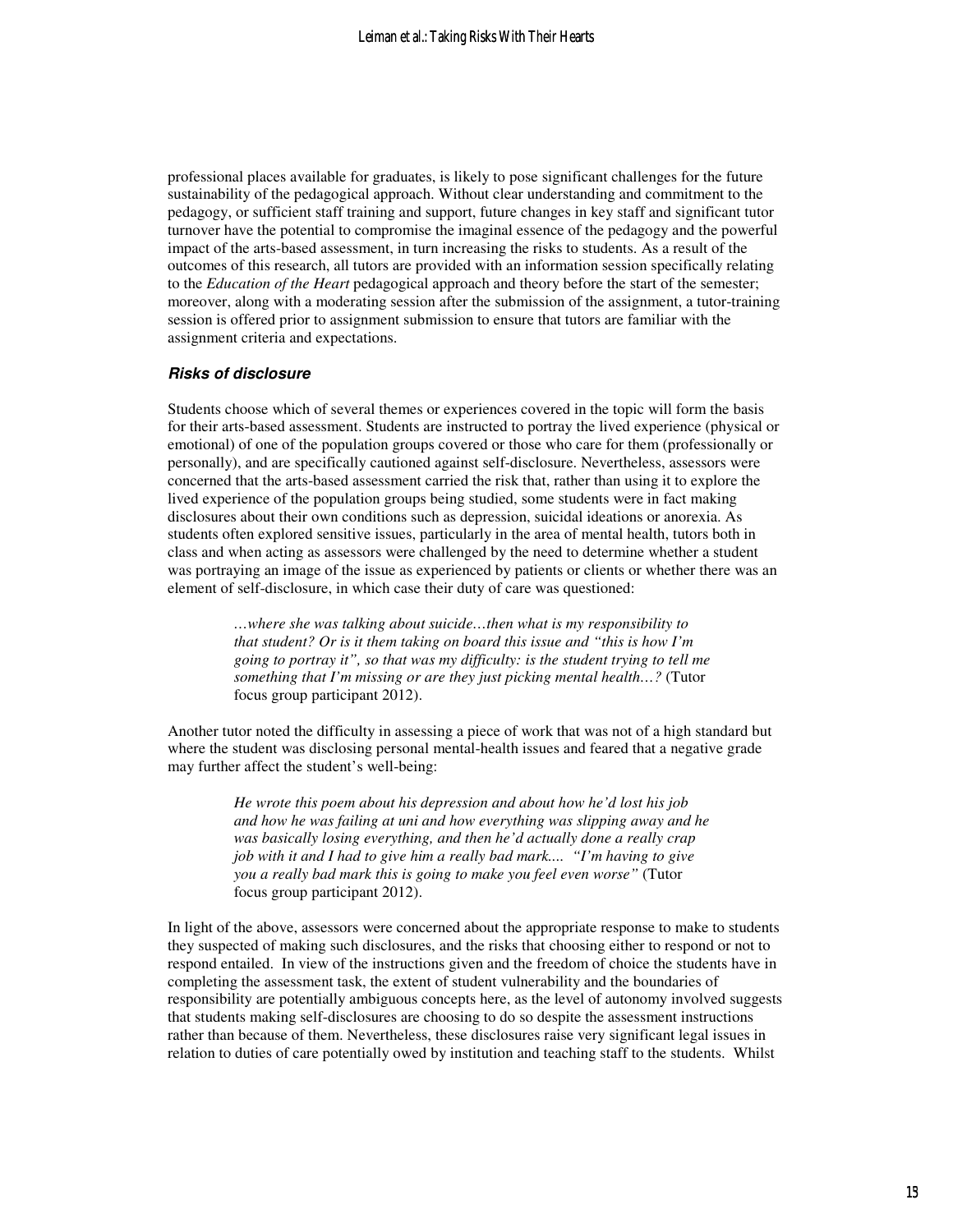it is very important to acknowledge and seek to minimise these by providing explicit support to staff and students where necessary, any consideration of these issues in more depth is beyond the scope of this paper. Although not yet explored in this topic, one pedagogical response to this could be to incorporate Jung's concept of the "wounded healer" (Nouwen, 1979), well known in professional practice. This may be fertile ground for further research.

## **Conclusion**

In this paper, we have outlined the risks of using a pedagogy that focuses on assessment and classroom approaches that engage the heart. We have identified that our *Education of the Heart* approach carries particular and increased risks for contemporary young students, given the repositioning of "risk" as a major organising factor of modernity, with individuals now more accountable for their own life histories. Responsibility for navigating transitions from adolescence to adulthood, and from school to the labour market, is increasingly now seen as situated with the individual, rather than as related to class position, gender or the realities of the economy. For these reasons, students and their teachers seek predictability in learning outcomes. Education that seeks to transform or deepen an individual's awareness is viewed as carrying the risk of disrupting a student's life plan simply because the content or outcome of that learning journey may not be predictable. Arts-based forms of assessment are indeed risky, not simply because students feel they are less familiar than a standard essay or literature review and they are therefore uncertain of exactly how to get them "right", but also because tutors themselves may lack the skills or training to grasp the pedagogy.

Despite the various risks we have identified as associated our *Education of the Heart* (or any similar pedagogy or knowledge that speaks to the soul), it is important to remember that all assessment is risky to some degree, and most forms of assessment create some emotional tensions in the candidate. Much of this is functional, helping to ensure that students plan for the task. However, the difference in students' perception of unpredictability of outcomes for an exam, as compared with that involved in creating an artwork that portrays the lived experience of a person with a disability or illness, is significant. Exams are perceived to have right answers, whereas artworks must evoke. This risk emerges at the point when the tutor assigns the mark. If the artistic work does not evoke emotions in the heart of the tutor, the student may not achieve the desired mark. This lack of predictability can be compensated for by requiring students to also submit written commentaries that describe what they have created, and explain the relationship of this creative piece to sociological and health-policy theory. The process of this assessment depends on the tutor understanding the pedagogy and not being seduced by the artistic forms. There is a contradiction here. If a student produces a piece of art so well executed that it evokes the suffering or caring of a particular population group, surely it should be assessed as successful? At the risk of being unfair, it is nonetheless necessary to look beyond artistic talent to also take into account the student's written explanation.

The day-to-day teaching of this topic focuses on the lived experience of clients, patients and vulnerable populations, not the student as a novice professional. However, one of the risks emerging is that the arts-based assessment provides opportunity for self-expression in which students portray their own suffering. This is understandable, given that health professionals themselves are not immune from illness, and that early adulthood is a time of significant and painful transitions. However, one of the key objectives of the topic is to instil in students a sense of empathy and understanding for clients. Crucial in this is a capacity to separate their own difficulties from that of their patients. Successful use of our pedagogy, *Education of the Heart*,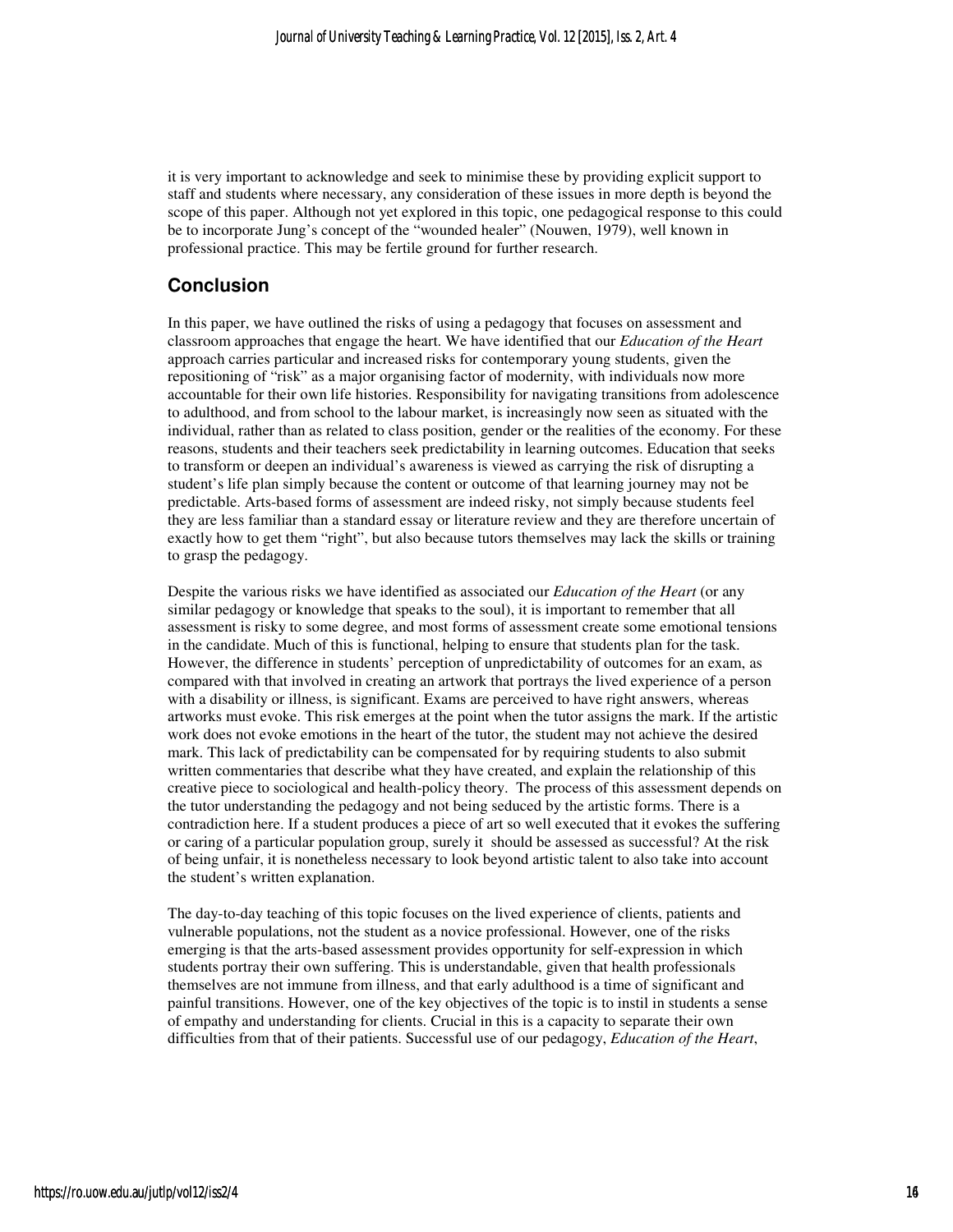requires more work in educating tutors and students to integrate evidence-based knowledge into imaginal knowledge in a way that deepens their compassion, but ensures their professionalism.

As we have noted above, the major dilemma for tutors was the rawness conveyed in some students' artwork of their lived experiences of navigating the transformation from adolescent to adulthood, in a highly competitive environment and culture of personal responsibility. In such cases, teaching staff may be confronted with the necessity to assign a low grade, yet at the same time the work submitted heightens their awareness of the student's anxieties and ambitions concerning their future professional career. The contradictions here are innumerable. The relationship between tutors and students is meant to facilitate deep learning, or even transformative learning, yet it must also be professional, allowing the tutor to make judgements on learning without their emotions affecting outcomes. It is also possible that the tutor may need to refer a student to professional counselling, along with assigning a low grade. Where they are concerned about a student's mental health they must take action, yet also maintain a strong ethic of confidentiality. This is hard work, made particularly difficult by the prevailing culture of risk that challenges the opinions of "experts".

Despite these difficulties, we believe the *Education of the Heart* pedagogy remains a sound approach to transformative learning. Our pedagogy allows students to engage with the material at an emotional as well as critical and intellectual level in what we believe is a more grounded approach to professional transformation. What is required are an integrated approach to the classroom processes and continuing education for teaching staff. Moving from the reflective understanding of the lived experience to incorporating evidence-based clinical and policy to critique that includes understanding one's scope of practice requires careful management. Thinking more deeply about this is an area for future development.

## **References**

Austin, L 2009. Young people and risk, the social construction of risk by young people. *Health, Risk and Society*, vol. 11, no. 5, pp. 451-470.

Barbalet, J 2009. A characterization of trust and its consequences. *Theory and Society,* vol. 38, pp. 367-387, doi10.1007/s11186-009-9087-3.

Beck-Gernsheim, E & Beck, U 1995. *The Normal Chaos of Love,* Polity Press, Cambridge.

Beck, U 1992. *Risk Society. Towards a New Modernity,* Sage, London.

Beck, U 2010. Climate for change, or how to create a green movement. *Theory, Culture and Society,* vol. 27, no. 2-3, pp. 255-267.

Bradbeer, J 1998. *Imagining Curriculum: Practical intelligence in teaching*, Teachers College Press, Columbia University, New York.

Broadfoot, P 2007. *An Introduction to Assessment,* Continuum International, London.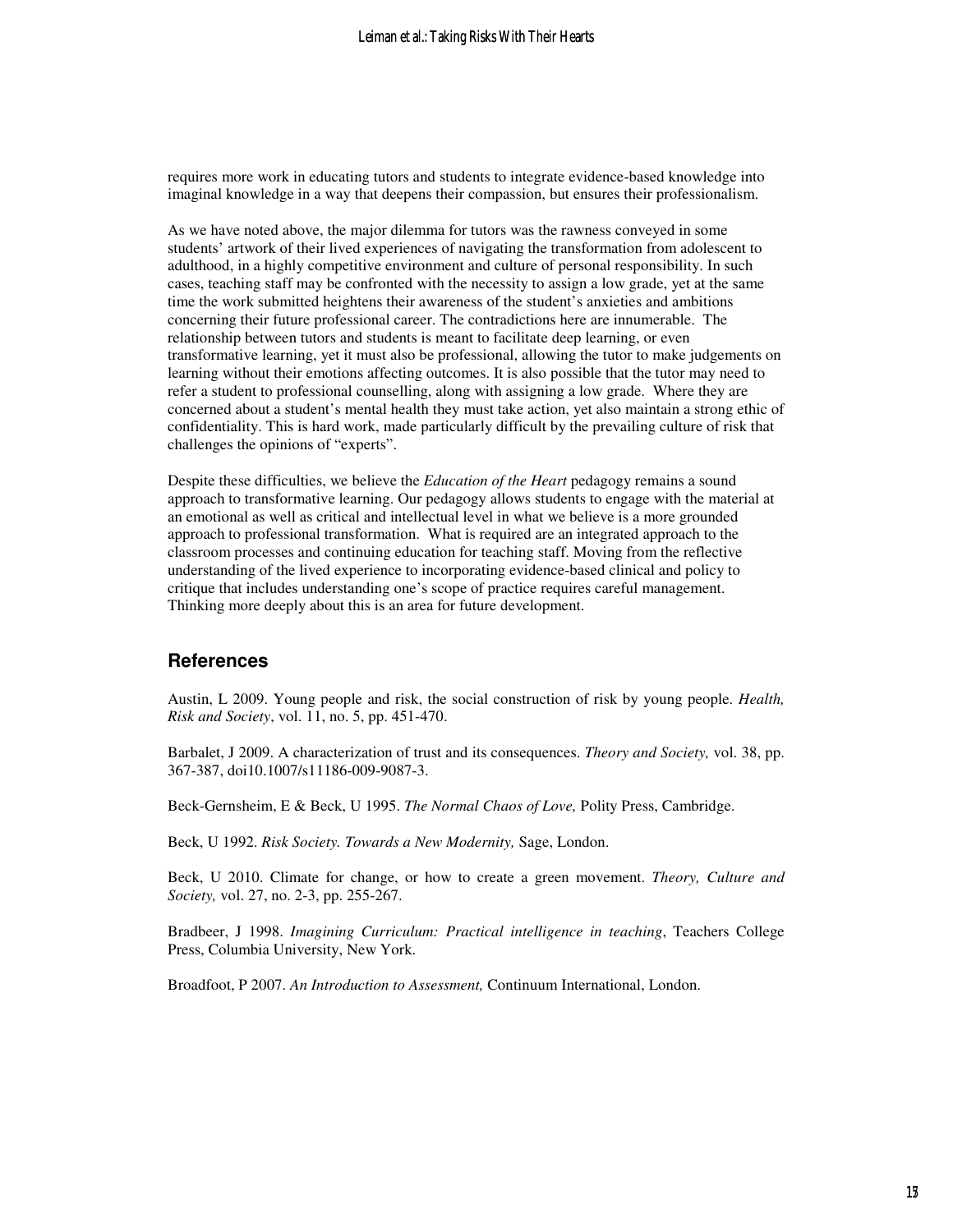Cebulla, A 2009. Risk through the years – a statistical portrait of young people's risk perceptions and experiences relative to those of older generations. *Journal of Youth Studies*, vol. 12, no. 1, pp. 39-56.

Dai D & Sternberg, R (eds.) 2008. *Motivtion, Emotion and Cognition: Integrative perspectives on intellectual functioning and development*. Lawrence Erlbaum Associates, Hillsdale, NJ.

Falchikov, N & Boud, D 2007. Assessment and emotion: The impact of being assessed. In Boud, D & Falchikov, N (eds.), *Rethinking Assessment in Higher Education,* Routledge, Oxford, pp. 144-152-.

France, A 2010. Toward a sociological understanding of youth and their risk taking. *Journal of Youth Studies,* vol. 3, no. 3, pp. 317-331.

Folkman, S & Lazarus, R S 1985. If it changes it must be a process: The study of emotion and coping during three stages of college examination. *Journal of Personality and Social Psychology,* vol. 48, no. 1, pp. 150-170.

Giddens, A 1990. *The Consequences of Modernity,* Stanford University Press, Stanford.

Giddens, A 1999. Risk and responsibility. *Modern Law Review*, vol. 62, no. 1, pp. 1-10.

Hay, I, Bochner, D & Dungey, C 2006. *Making the Grade* (3rd edn.), Oxford University Press, South Melbourne.

Heron, J 2007. Participatory fruits of spiritual inquiry. *ReVision,* vol. 29, no. 3, pp. 16-17.

Heron, J & Reason, P 2008. Extending epistemology within a co-operative inquiry. In Reason, P & Bradbury, H (eds.), *Handbook of Action Research,* Sage Publications, London, pp. 336-380.

Hillson, D & Murray-Webster, R 2006. *Managing Risk Attitude Using Emotional Literacy,*  originally published as part of 2006 PMI Global Congress EMEA Proceedings, Madrid Spain. Viewed 27 March 2014,

https://www.ashgate.com/pdf/white\_papers/Gower\_White\_Paper\_Managing\_Risk\_Attitude\_Emot ional\_Literacy.pdf.

Krathwohl, D R, Bloom, B S & Masia, B B 1964. *Taxonomy of Educational Objectives: Handbook II: Affective domain*, David McKay Co., New York.

MacDonald, J 1981. Theory, practice and the hermeneutic cycle. *Journal of Curriculum Theorising*, vol. 3, pp. 130-138.

Mezirow, J 1978. *Education for Perspective Transformation: Women's re-entry programs in community colleges,* Columbia University Press, New York.

Nouwen, H 1979. *The Wounded Healer: Ministry in contemporary society*, Doubleday, New York.

Patton, M Q 2002. *Qualitative Research & Evaluation Methods* (3rd edn.), Sage Publications, London.